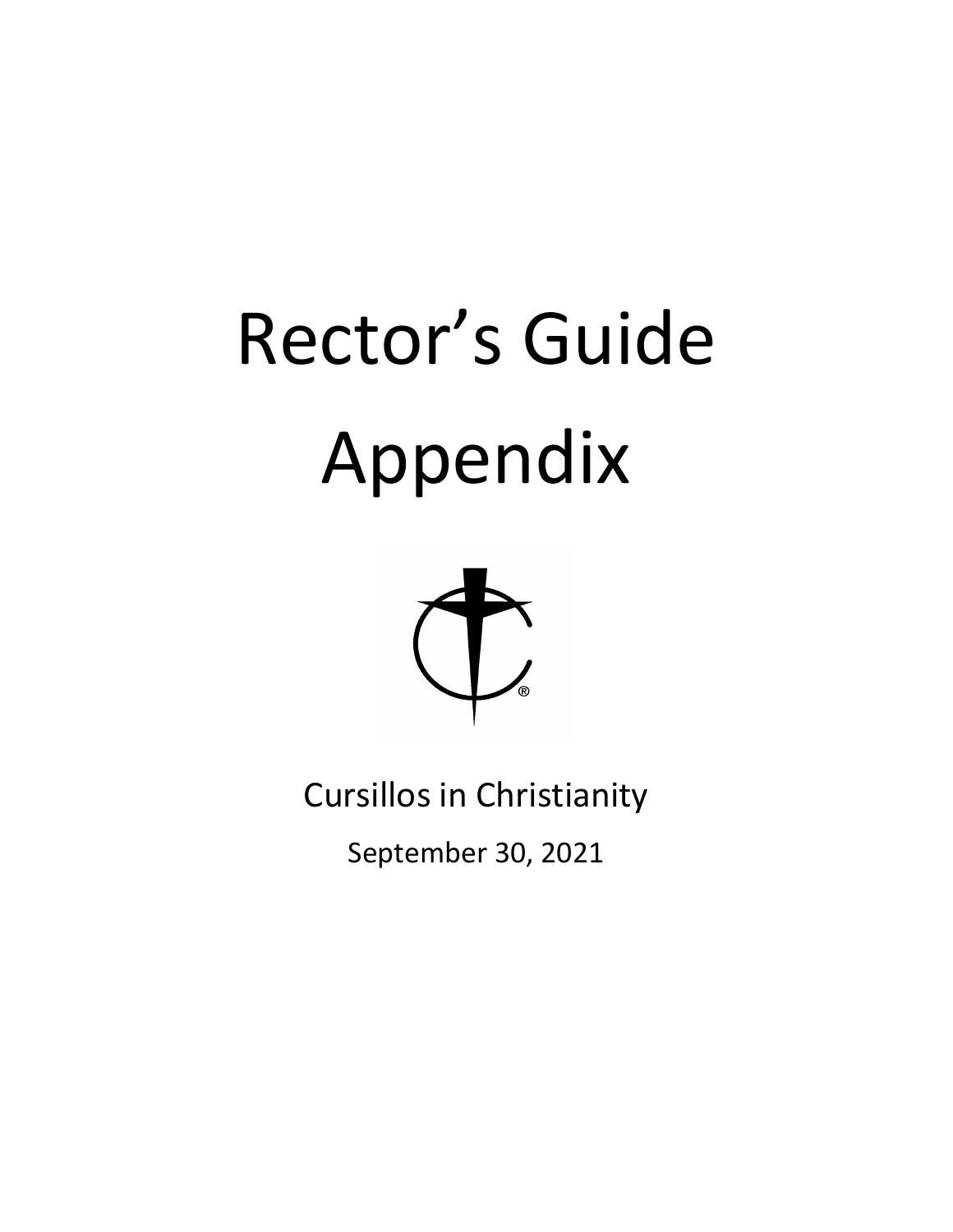# **Rector's Guide**

# **APPENDIX**

- THINGS TO BEAR IN MIND
- BANKRUPTCY STORY
- EXAMINATION OF CONSCIENCE FIRST NIGHT
- PETITIONS DURING MASS
- WE FORM THE GROUPS
- PROFESSOR COOK
- HOBBIES SHEET EXPLANATION
- RECTOR'S INTERVENTION AFTER PIETY ROLLO
- VISIT TO THE BLESSED SACRAMENT AFTER PIETY ROLLO
- REUNION OF THE TABLE GROUPS
- VISIT WITH HEADS AND SECRETARIES FIRST DAY
- STORY OF JOHN
- MAÑANITAS
- SERVICE SHEET
- CLAUSURA
- THIS IS THE WAY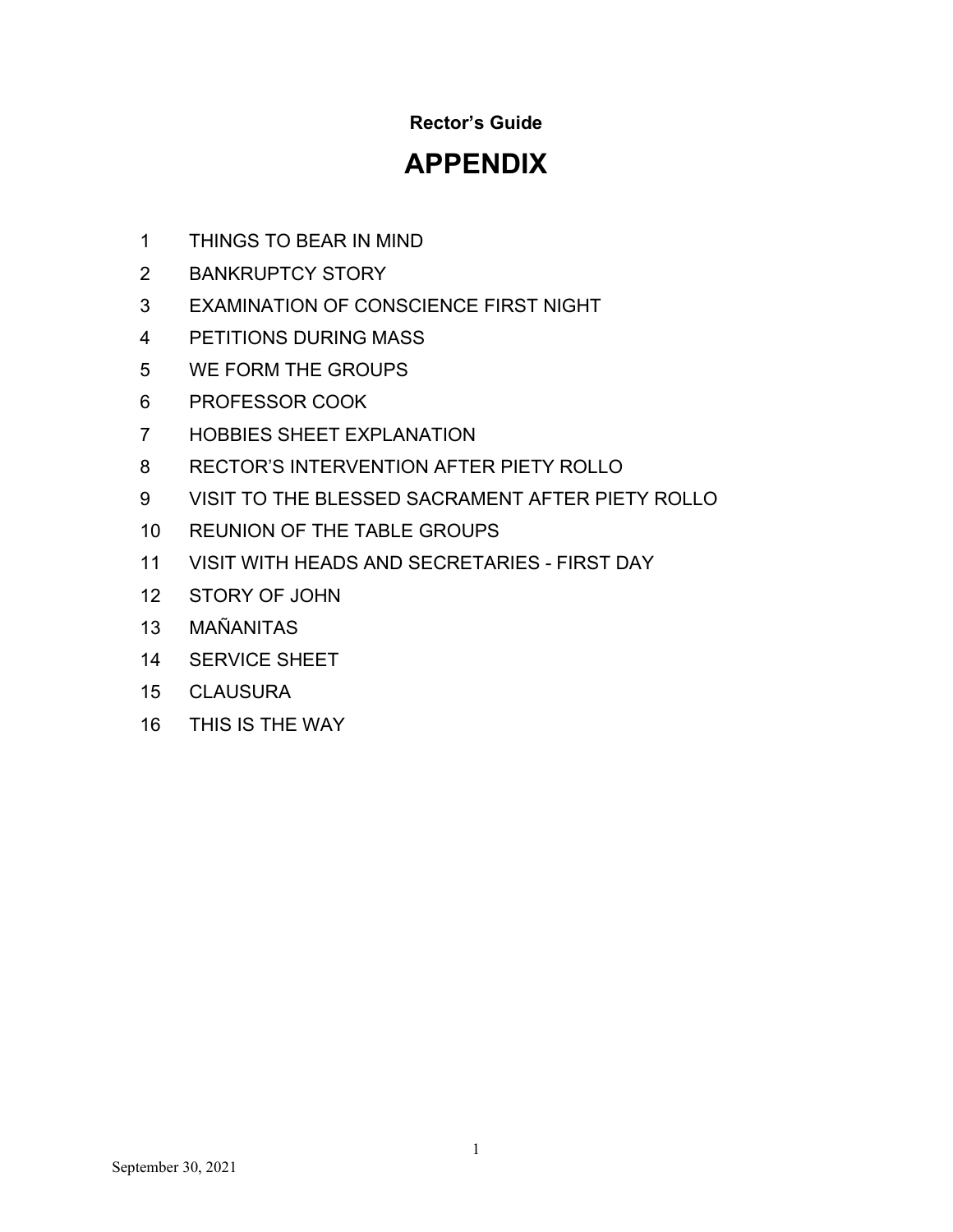# **THINGS TO BEAR IN MIND**

# **1A Thru 1G**

[The Rector is responsible for leading ALL prayers: The Examination of Conscience, Rosary, Stations of the Cross; Everything that is spoken unless stated otherwise in the Rector's Guide.]

### **1A About the Contents of the Texts:**

**1A-1)** To avoid being repetitive in the description of the steps to follow during the Three Day Cursillo, the guidelines relating to "brightening the atmosphere" in the rollo room and dining room, and to the attitude and stance to adopt in places like the dining room and the chapel etc., before, during and after the acts that recur every day of the Cursillo weekend, have not been included in the schedules of the second and third day.

**1A-2)** The schedules and timetables listed in "steps to follow" are appropriate for Spain. In every other country they will have to be adapted to the local habits and customs in terms of time, while respecting, however, the order in which the various acts occur.

**1A-3)** In order to simplify and make the reading of these texts easier we have used generically the articles (he for he/she - him for him/her), and the same "Rector" has been used for both man and woman.

### **1B In General:**

**1B-1)** We use the bell for the purpose of summoning the Cursillistas to the place intended for any of the activities of the Cursillo weekend, because we consider it more suitable than any other audible form (clapping of hands, alarms, etc.). [While the bell is not being used it should be placed out of sight.]

[Remember to ask the new cursillistas to turn their cell phones off for the weekend and to please leave them in their rooms. They may keep their watches.]

**1B-2)** To avoid making any of the participants at the Cursillo weekend look bad, before the start of each activity, either in the chapel or in the Rollo room or the dining room, make sure they are all present: Cursillistas, Team Leaders and Priests. [This means that if they are inadvertently missing because they did not hear the bell, one of the Team Leaders unobtrusively makes sure they know the bell has rung. If a Table Group is in the chapel, the Rector will wait until they come to the rollo room. If a new cursillista wishes to stay in the chapel, their Team Leader offers to stay with them if they wish. If not the Cursillo continues. The Rector or Team Leader will check to make sure that all is well.]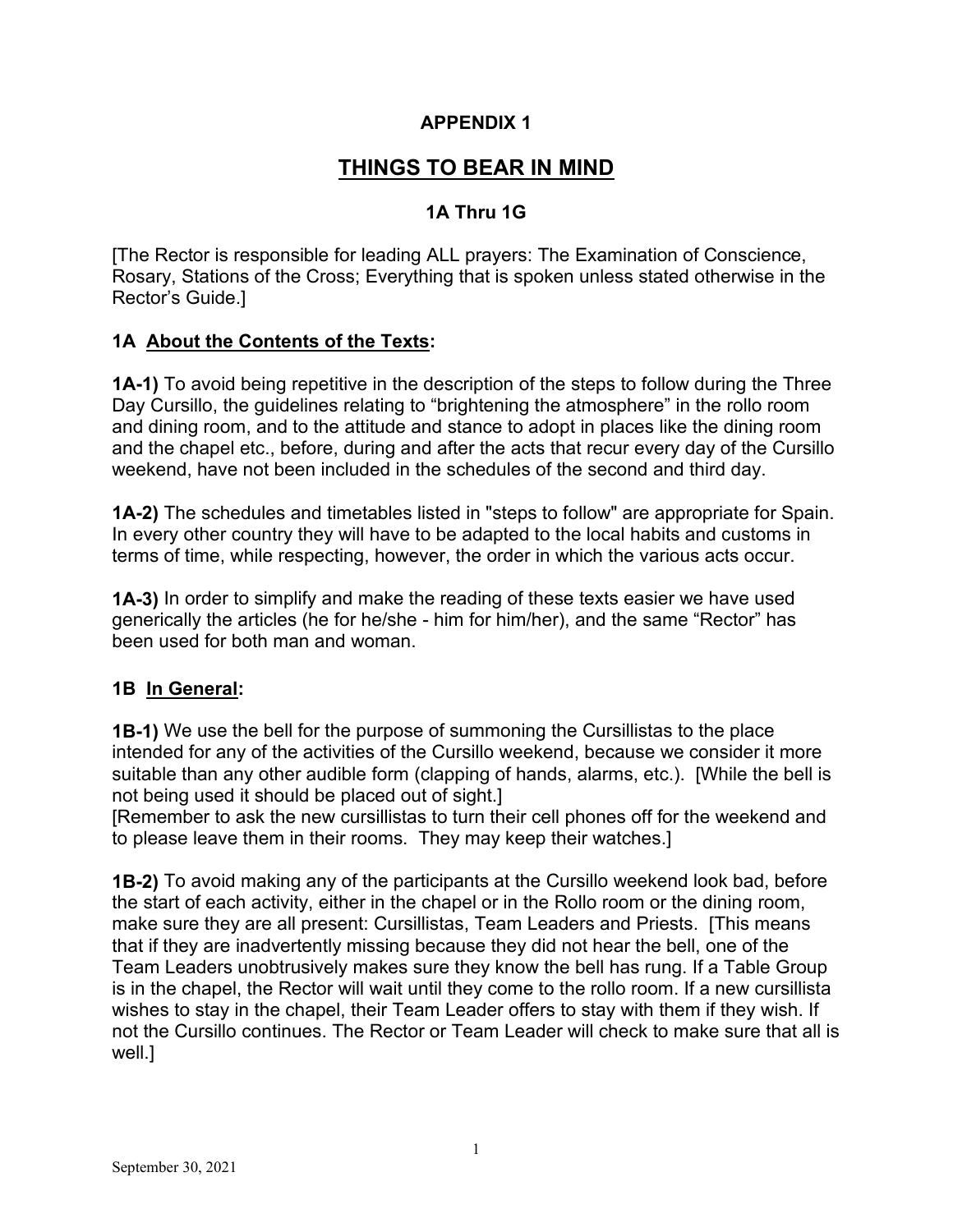**1B-3)** From the first prayer, before the "Preliminary" Rollo, the Team Leaders will pray slowly and clearly, loudly and with conviction, whether in the Rollo room, dining room or chapel.

**1B-4)** [So that the atmosphere stays light and any tensions felt in the Rollo Room are dissipated, a few of the team invites the cursillistas to join in some games. They have balls, jump ropes, etc. for the cursillistas to use. This may seem strange to our American mind-set, but this practice has a well thought out and psychologically sound basis. The rationale for this is that it is another way that cursillistas can let down their defenses. Of course, they may be hesitant at first, who in their 40s and 50s uses a jump rope on a regular basis or plays ball or street hockey, but it is intended to reach the person at a deep level, behind all the masks and walls that we all put up to shield or protect ourselves. It creates laughter and a childlike reaction to the fun, assisting in opening the person to the grace that God wants to pour into their hearts.]

**1B-5)** [The timeline for the Mallorca weekend does not have coffee breaks as such. They have coffee available outside the rollo room and the people can help themselves whenever they go outside to stretch their legs or go for a smoke, etc. Also, they do not split the time up between rollo and discussion, summary and poster. They allow two hours for everything to do with that rollo. If the rollo is longer than usual, then the time is flexible for discussions, summaries, etc.]

[The rollos are typically 45 to 60 minutes long except for the Ideal and Cursillista Beyond the Cursillo rollos which should not exceed 30 minutes.]

[The table members are told at the beginning that they will need to take notes, make a table summary and prepare a poster of the day's rollos to be presented to the whole group in the evening. They are asked to organize themselves into how that work will be done. Throughout the day the Rector will remind them of the work that needs to be done and the Team Leaders at the tables will also give gentle reminders. The point of this is the cursillistas are left free to respond in their own way. Some will work diligently at the summary and poster and some will gain far more from engaging in the corridor work for which the Team Leaders are constantly available. The premise is that they need to be and feel free, not regimented or restricted. What is said in the rollos is not nearly as important as what is seen as being lived in the lives, actions and reactions of the Team Leaders. The bottom line is they are not treated as if they were in school, at a seminar, or at a workshop. They are left as free as possible in order to respond to the action of God's grace which works in different ways in everyone. In Cursillo it is about criterion rather than rules.]

**1B-6)** ["Corridor Work' is of vital importance. Every leader should be concerned that no new cursillista leaves the weekend without having been able to share with someone the **thing** that they really need to talk about. It is in this context that the bonds of friendship are formed, paving the way for the friendship that continues into the 4th Day. Of course, no one can be forced to talk about anything, but the point is that the leaders must give them every opportunity to do so. If the team is not able to reach them then this is discussed at the team meeting on the last night and he or she passes the new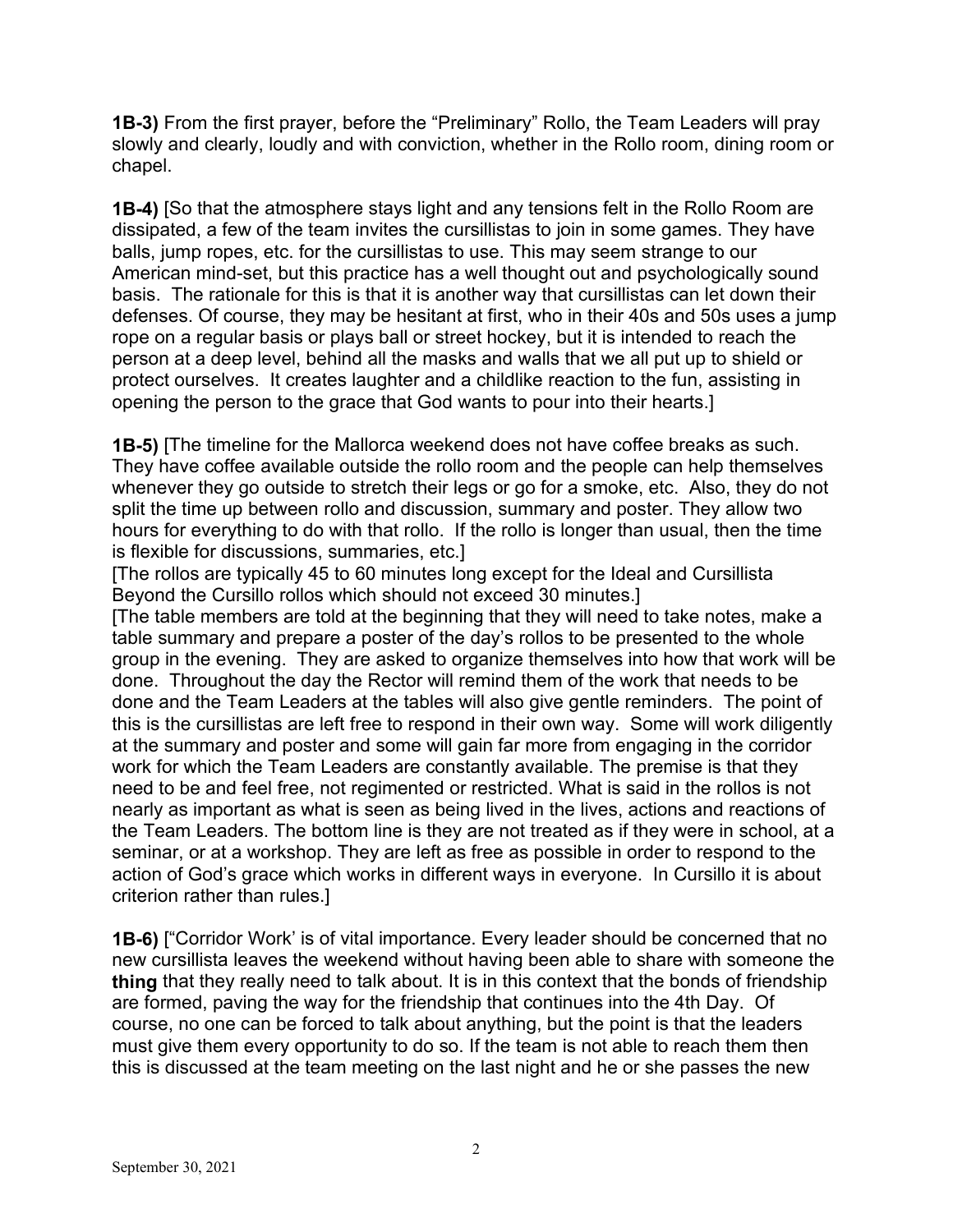cursillista on to another Team Leader. Each Team Leader must have a goal to speak with every new cursillista on the weekend not just those at his table.]

**1C** [mis-numbered in original… no section C.]

# **1D Third Day**

**1D-1)** If any of the cursillistas inquire about the closing ceremony just downplay it and say that it will come later; say that the Rector will talk about it in due time**.** Stress the importance of living intensely every moment and activity of the last day of the Cursillo weekend.

### **1E In the Dining Room:**

### **For the Leaders:**

In order to be able to sit next to cursillistas in whom we are specifically interested, and to avoid having to ask someone to give up their seat for us:

**1E-1)** Sit at a different seat at each meal, separated from the other leaders and clergy, and be the first to occupy your seats in the dining room.

**1E-2)** Before serving the table, wait for all Cursillistas to be seated at the table. Do not begin serving before the Spiritual Advisor has said grace.

It is not necessary that all the leaders serve or clear the tables, it is better that different leaders take turns each day, unless the number of guests recommends doing so.

**1E-3)** From the first breakfast, and at every meal, before giving thanks for the food received, make use of any spare time to ensure that there is a joyful atmosphere, through jokes and funny stories that entertain, to give a rest to the mind and prepare the spirit.

**1E-4)** After an appropriate lapse of time, the Rector will ask the Priest to give thanks and will announce a short break until the beginning of the next activity. He will ask everybody to come to the place appointed at the sound of the bell.

# **1F In the Chapel...**

**1F-1)** The leaders will occupy the places that were agreed to at the Team Leaders meeting the previous night.

**1F-2)** During every activity in the chapel, a Priest will be present in the confessional or at an appropriate place to hear confessions (with discretion) in the same chapel.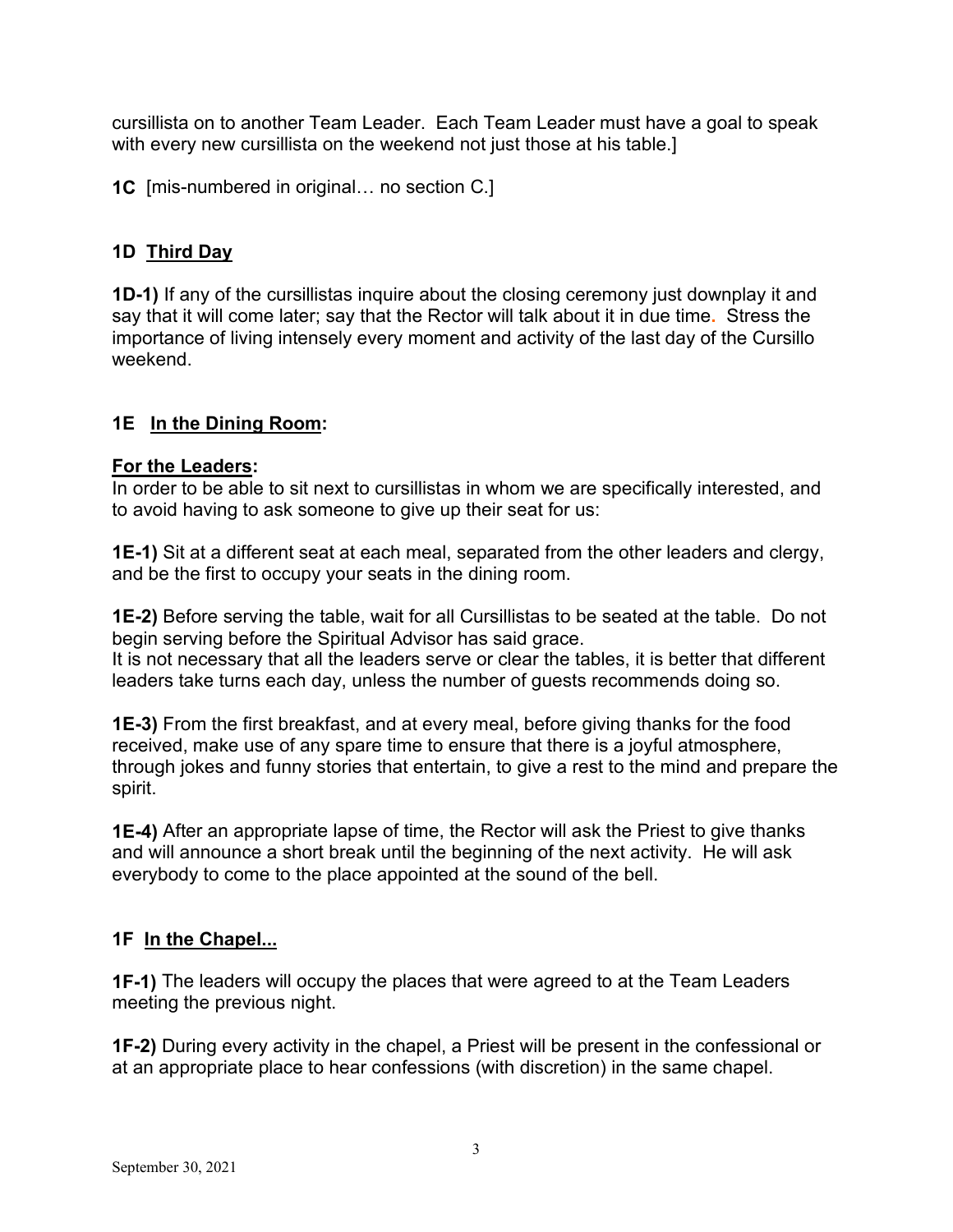**1F-3)** After each meditation, before giving thanks, it is appropriate to remain silent for a few minutes in order to reflect on what has been said**.**

**1F-4)** At the end of the first and second day, after evening prayer, the Heads and the Secretaries of the table groups will remain in the chapel before the Blessed Sacrament, together with the Rector and the Team Leaders, to thank God for the developments of the day and to commend the next day's activities to Him. The Rector will point out to the table Heads and the Secretaries that it was the Lord who **chose** them for this task, to become His instruments at the Cursillo weekend.

Finish the visit with an Our Father, Hail Mary, and Gloria.

# **1G In the Rollo Room**

**1G-1)** Starting with the rollo, "Habitual Grace", before starting each Rollo, brighten the atmosphere with songs – wherever possible no pious songs - in order to ease and positively predispose the attitude of the cursillistas. Rather than providing the cursillistas with songbooks it is better to give stanza to stanza and let them take notes and sing the words as they are being provided to them. [This is another one of the small things that is done to engage the cursillistas in the process. The songs should be very simple and easy to learn.]

**1G-2)** Before each Rollo and the meeting of the table group, it is advisable that the Rector asks the Head or the Secretary of each table whether all the members are present and "whether we can get started."

[Before each Rollo, the entire team prays with the Rollista in the chapel. It is only 2 or 3 minutes.]

**1G-3)** During the rollos the Team Leaders should remain in their place, being attentive and taking notes.

**1G-4)** After each rollo, besides what has been expressly stated after the rollos: "Piety" (Appendix 8) and "Study" (Appendix 9), it is appropriate that the Rector says what he deems most appropriate for the smooth running of the Cursillo weekend, depending on the situation. For instance:

- If they work too much with the summaries and posters, he will remind everybody that it is necessary to spare some time for getting some fresh air, stretching our legs, especially if young people are present, to play ball or Frisbee, etc.
- On the contrary, if they work too little, he will stress the need to spend more time on the preparation of the summaries and posters.: "do not leave everything for the last minute" in case we have no time to finish them, "to avoid missing the boat" etc.

The same goes for the "Study" Rollo after initiating the visits to the Blessed Sacrament, or with the signing of the *Pilgrim's Guide* and the delivery of the "Service Sheets". The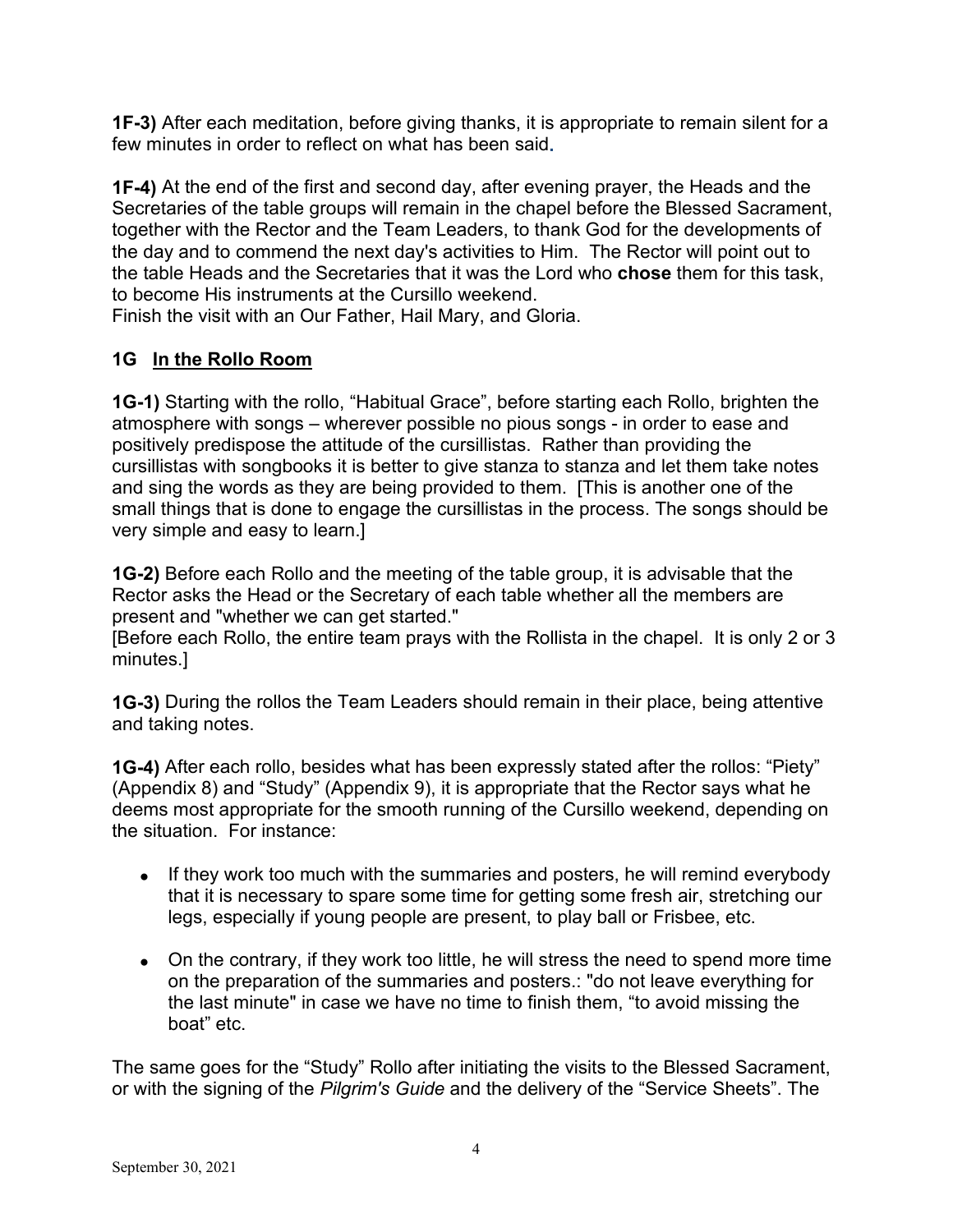Rector must be aware of, and devote his constant attention to, what is happening at the Cursillo weekend so that he can act and redirect efforts, if necessary, into more suitable channels; and do it all without becoming "a pain in the neck" and apologizing in advance for "being a pest."

[Materials for Three Day Cursillo Weekend – next page]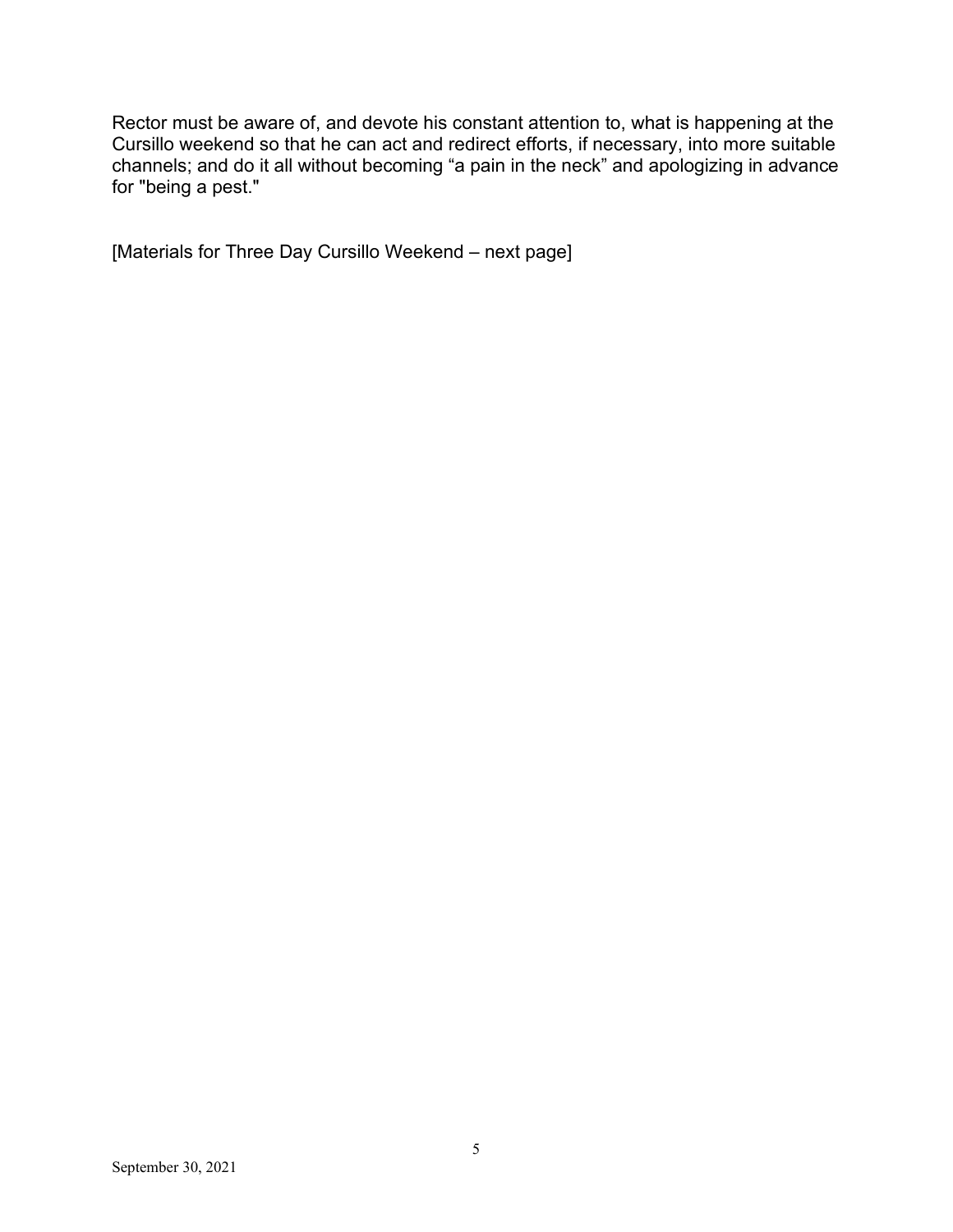# **MATERIALS FOR THREE DAY CURSILLO**

Readings for First Night [Copies of Bankruptcy story, Appendix 2, for readers]

Summary of Cursillistas notes [Summary of information from notes on the candidates]

Sheets with Names of Tables [Candidates' names are entered once they are assigned to their tables.]

Sheets of all names by Table [Sheets of paper to make each team member a Master List that contains the table names and all the candidates listed under the appropriate table. This is a Master List, which is only available to Team Leaders, with all the candidates and the tables that they are at so that the Rector and team can quickly see if everyone is where they are supposed to be.]

Hobbies sheets

Notepads [for tables]

Pens

Poster paper

Pencils [Colored Pencils]

Pencil sharpener

**Erasers** 

Pilgrim's Guides

Bell

Soccer or football [jump ropes, etc.]

Candies

Service Sheets

Group Reunion sheets

Moment of Pain Envelopes [for the donations after 'Moment of Pain' talk on Sunday after lunch].

Song books [to be handed out at the end of the Cursillo as a memento]

Ultreya blueprint [Information and location of Ultreyas, maps if necessary]

First-aid kit

[Kleenex]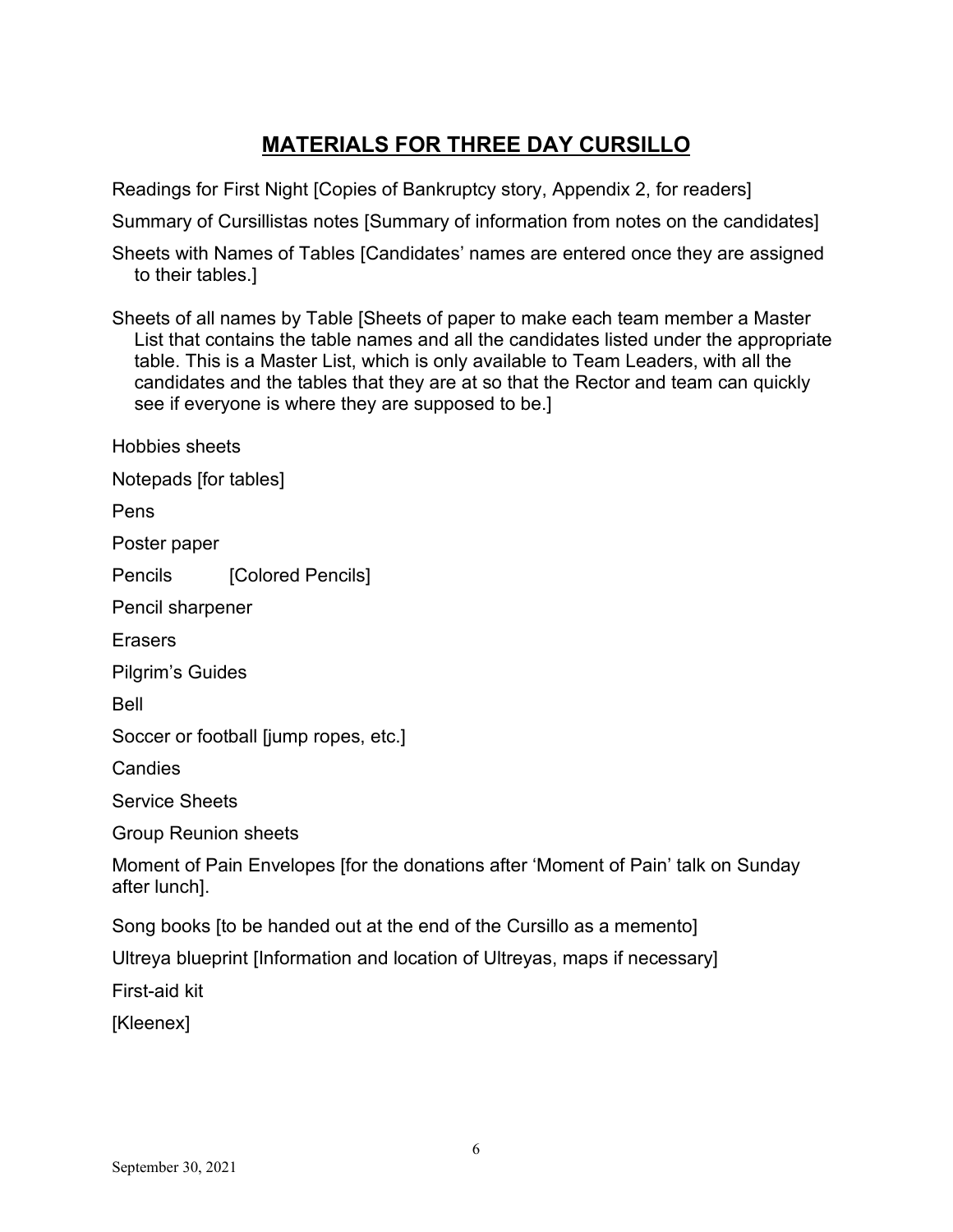# **BANKRUPTCY**

[Note: this story needs to be read with varied tone and emphasis in order to demonstrate to the cursillistas the joy, sadness, irony, the lost opportunities, etc. of the situations. Remember we are telling several stories that will have an impact on the listeners. Readers should have practiced `their lines` just as if they were going on the stage for a play!]

*Three Wise Men*

Legend has it that a Persian king once summoned three wise men to his palace and asked them to tell him what they considered to be the greatest misfortune in this world.

After a long pause, the first man said: "The greatest misfortune is to be sick." The second man said: "Nothing is more terrible than being old." The last man, an illiterate shepherd, stated: "The greatest misfortune of all is to find oneself at death's door and realize that our life has been wasted."

Let's see which of the three was right.

The old adage that "time is money" is true business, the fact that "time is eternal" is true in every environment.

All of us had a beginning; you will never, and all of us will have a mortal end! All of us were created for eternity… for everlasting life… a life that will never end. Our eternity is at stake in the course of our mortal life, and it can be determined in an instant.

And so, the lowly shepherd was right, when he said to his king: "Your Majesty, both of us will have an equal reward… an eternity of heaven or an eternity of hell."

In the business environment, every company, every bank, every factory and every store keeps an inventory. At the end of each year, the inventory determines if the business has operated at a profit or a loss. The greater the assets compared to the liabilities of the company, the better the health of the business.

But if the assets start decreasing and the liabilities start increasing, the company is on its way to disaster.

There is another kind of inventory! A more important balance sheet that we are creating by our actions. It is the spiritual balance of our soul where our actions are registered as an entry in our Book of life.

Will there be any pages in that 'book of your life' that you will deeply regret when you see your balance sheet in the hands of the Divine Justice?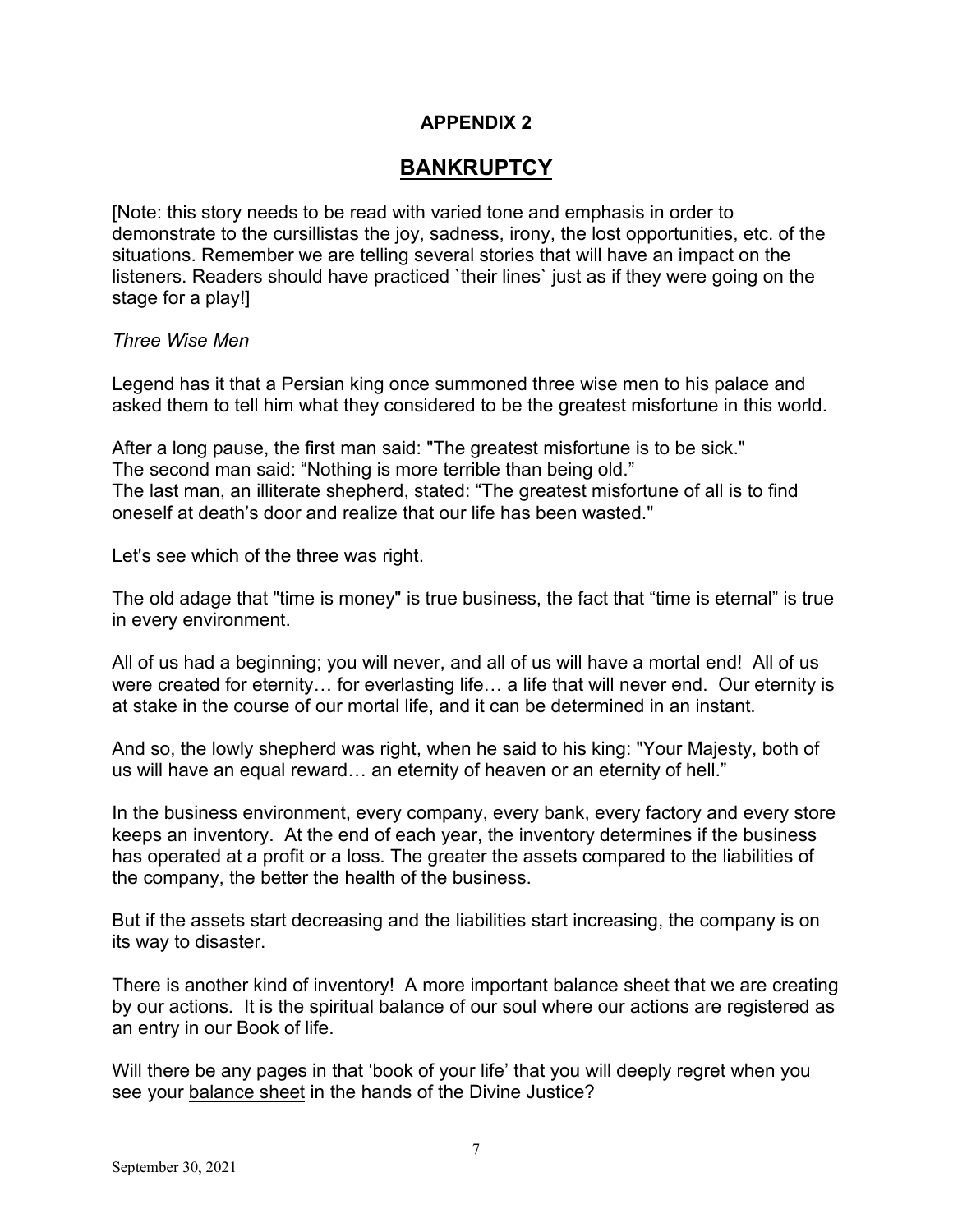A sixteenth-century English poet, named Greene, lived a sinful life and was already harvesting the bitter consequences of his moral decline. Given the misery he was in, he came to his senses and, deeply regretted his immoral life. He repented and, in his remorse, he wrote a book with the title: A MILLION DOLLAR'S WORTH OF REPENTANCE FOR A PENNY'S WORTH OF PLEASURE.

\_\_\_\_\_\_\_\_\_\_\_\_\_\_\_\_\_\_\_\_\_\_\_\_\_\_\_\_\_\_\_\_\_\_\_\_\_\_\_\_\_\_\_\_

### *Banker's Bankruptcy*

Many of us are like a Banker who was consumed with the rise and fall of the stock market. and barely did any other reading other than the stock exchange prices. And he eventually managed to succeed in banking, as whoever dedicates himself to one thing in life usually does. He thought about nothing but money and followed the stock market religiously. His fortune grew from day to day, and he became something like a king among financiers.

His obsession for more and more wealth came at the expense of his own health. One day the Banker became seriously ill. Still the stock market remained his major concern.

There were people who warned him that it would be wise for him to take stock of his life. But he ignored their warning when an urgent financial problem arose. The Banker noticed a downward trend of some shares of which he was the majority stockholder. He sold these shares and invested a large amount of money in stocks showing a steady upward trend. He foolishly postponed a solution to the problems of the spirit, even though death was rapidly approaching. His family secretly called a priest.

The priest arrived at the house and found the Banker feverishly listening to a report of the latest stock market trading. No one dared to interrupt him despite his serious condition.

The priest was waiting in the adjacent, when a servant opened the door. The priest saw the Banker take his last breath and drop the pen with which he had just written a note. The priest gave the Banker "conditional absolution" in a last attempt to save his soul. Then the priest looked at the note to see if the Banker's last words had been a cry of his soul to God.

But all there was on the paper was a figure indicating a million-and-a-half-dollar profit, and a note, "The largest gain of my life!"

In contrast, in his own notebook, the priest wrote these words, "Today I have witnessed the saddest bankruptcy of my life."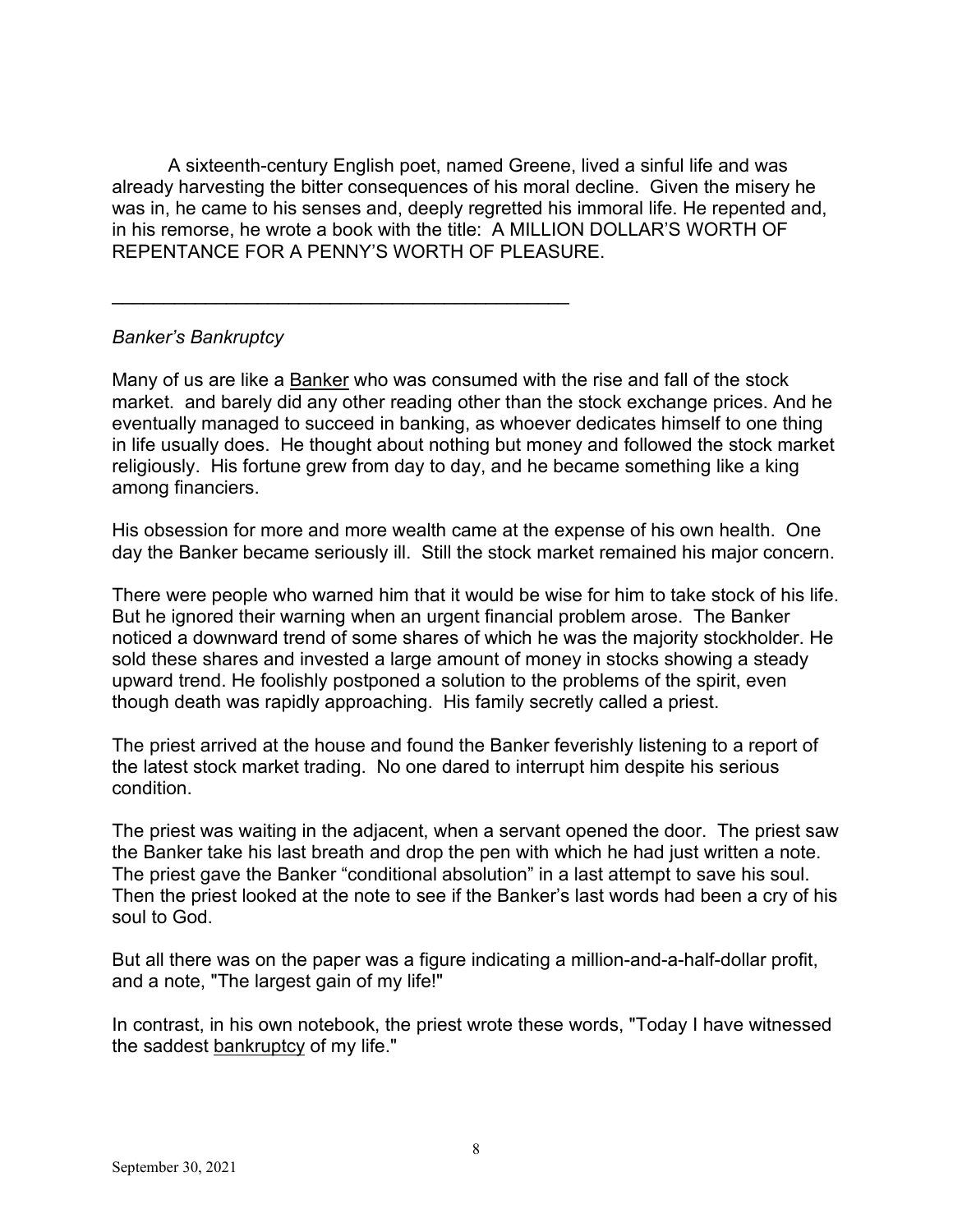It is tempting to think this story has nothing to do with us if we have never dabbled in the stock market, or if we do not spend our time and energy on money matters.

But we would be wrong. All of us are Bankers! There is no higher capital asset, nothing more worthwhile and priceless than our own lives.

\_\_\_\_\_\_\_\_\_\_\_\_\_\_\_\_\_\_\_\_\_\_\_\_\_\_\_\_\_\_\_\_\_\_\_\_\_\_\_\_\_\_\_\_

### *Rich Merchant*

There was a merchant who lived in the city of Siena at the beginning of the fourteenth century. His name was John Colombini. He was the richest man in the Mediterranean. His time was spent overseeing the financial, commercial, and agricultural aspects of his vast empire. He neglected his family and things of the spirit!

Then adversity and pain entered the life of John Colombini. His son and his daughter died at a young age. Childless and with no heirs he cursed his fate. His wife begged him to remember that he was not only a merchant, but also a Christian. But nothing affected him until one day a book about the life of one of the Saints fell into his hands, and through that book, light filtered into his soul.

When he finished reading it, he exclaimed: "Oh vanity of vanities! ... All is vanity except loving God and living for Him."

John Columbini had taken a good look at the forty years of his sad life and came to a decision. Through the grace of God, he went to confession, and returned with his heart filled with joy.

In an instant, John Colombini was filled with the love of God. He began to visit the homes of the poor to serve them and take care of the sick.

People thought he had gone mad. But that did not deter John Colombini. He was still the great merchant he had been before. Only now he was dealing in the realm of the spirit. He knew that the balance sheet of his life showed a tremendous imbalance and he wanted to make reparation at all costs.

And he made reparation through many years of great tribulation - sickness, poverty, scorn, and loneliness, caring for the sick of the proud city of Siena, without pay and without thanks.

The day came when his countrymen finally realized the miracle of grace that had occurred among them. Many sons of the most distinguished families in Siena took John Colombini as their tutor.

He remained as humble and poor as before, and traveled around visiting cities and villages, announcing to all the wonders that God had wrought in his soul.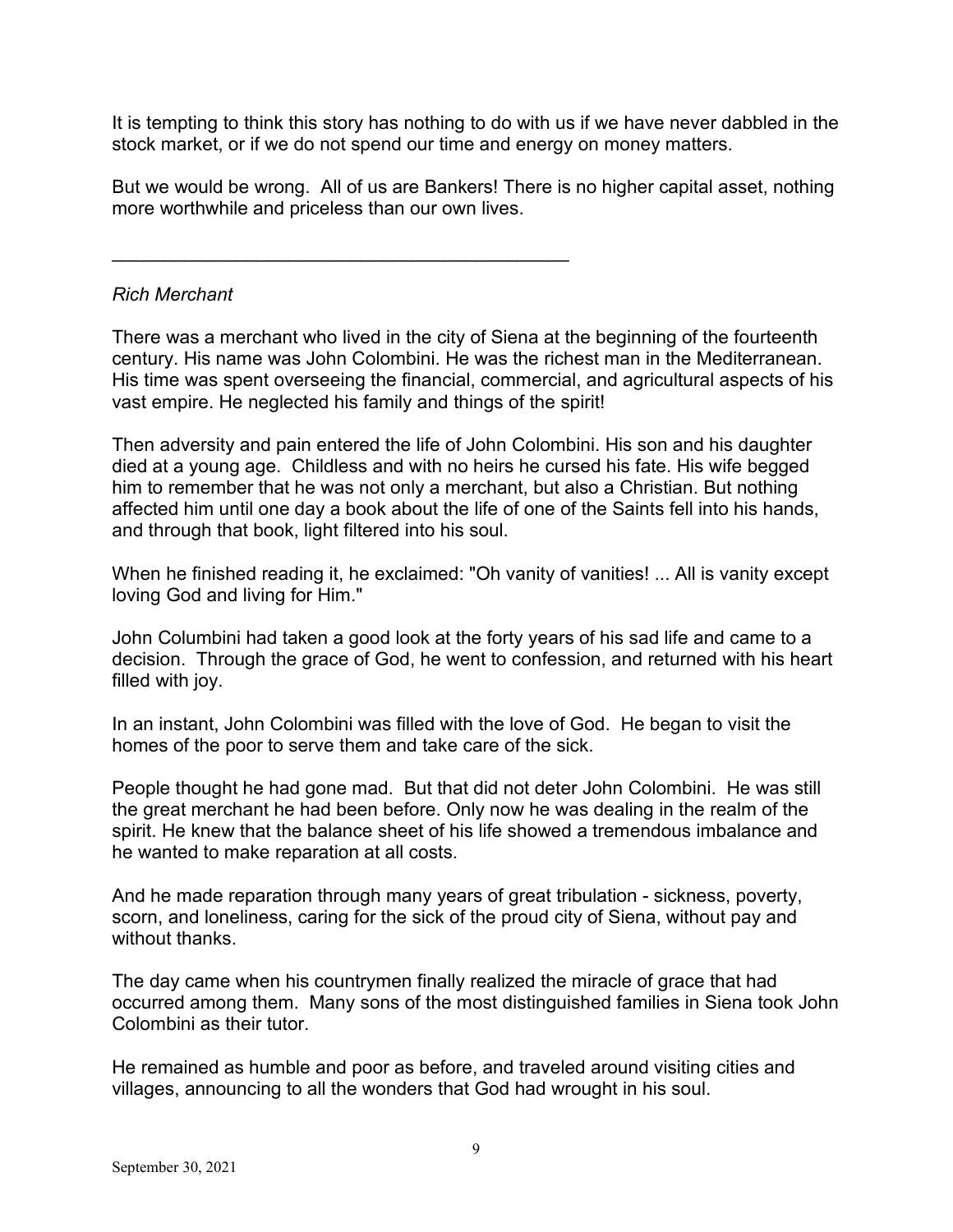When the day arrived for him to account for his life, he was in a position to confidently present his "Ledger of Life" for inspection to God.

*Time to Awake from Sleep*

I would like you to meditate on the story of John Colombini, who became a Merchant for the Gospel, who sold everything he had to buy the precious pearl, as well as the story of the Banker, whose last thought was the million and-a-half dollars he earned that morning in the stock exchange. Think about their decisions, and ours, in light of our immortal souls. When our eyes close in death, what will be our legacy? On which side of the ledger will our actions be recorded.

In the prophecies of Isaiah, we find the anxious question: "Watchman, how much longer the night?" [Isaiah 21:11]

St. Paul in his Letter to the Romans tells us: "Now is the hour to awaken from sleep…" [Rom 13:11]

To awake from the sleep of a life from spiritual matters.

\_\_\_\_\_\_\_\_\_\_\_\_\_\_\_\_\_\_\_\_\_\_\_\_\_\_\_\_\_\_\_\_\_\_\_\_\_\_\_\_\_\_\_\_

From the sleep of a selfish and idle life.

From the sleep of a life dreaming of material things.

From the sleep of a life ruled by the senses and our passions.

From the sleep of the heart that forgot God.

Or do we awake with a heart beating for no one and nothing but Him.

We have seen the parallel lives of two brilliant men and yet, the stark contrast in their outcomes. We have seen two very different results, even though they were both given the same means to make a logical choice: business talent, an immense fortune, and enough years to reflect on what is really important in life.

Two of them were asleep, having temporary desires satisfied, but only one of them responded to the voice of St. Paul: "It is the hour now for you to awake from sleep…"

So, never blame the circumstances of life if you go bankrupt, if you come to the tragedy of a wasted life, so common, so ordinary, and, so terrible...

Three things can happen to you:

First, you want to be happy at all costs.

Second, you might envy those who seem happier than you.

Third, you might think you have years before having to think about spiritual matters. But you would be wrong on all three points.

First, happiness is something very different from what you imagine. Second, to think those with better lives than ours are happier is not true.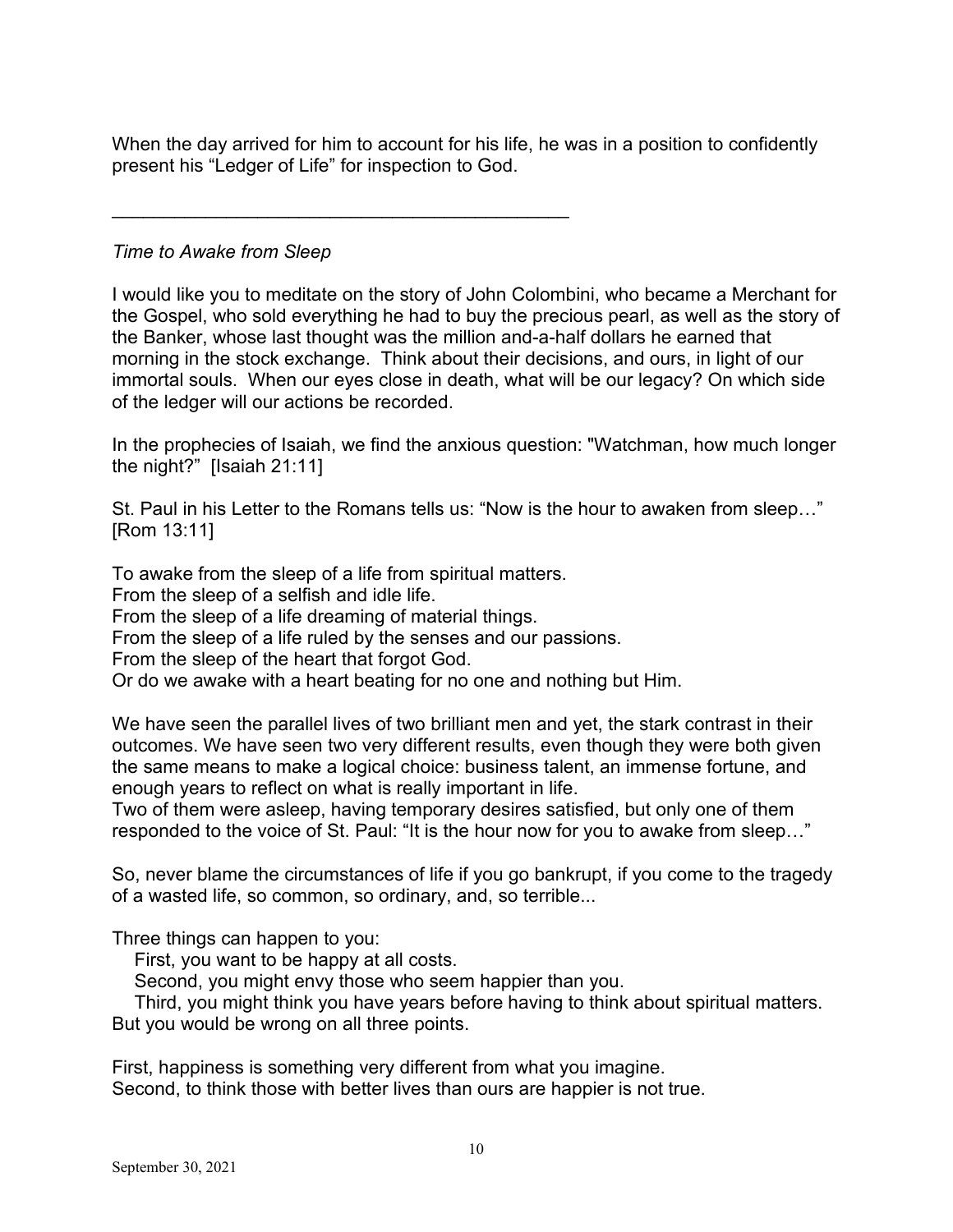Third, to rely on living a long life is a fatal error.

\_\_\_\_\_\_\_\_\_\_\_\_\_\_\_\_\_\_\_\_\_\_\_\_\_\_\_\_\_\_\_\_\_\_\_\_\_\_\_\_\_\_\_\_\_

No matter what our age, the day the last grain of sand drops in the hourglass of life, you must have finished the mission assigned to you in God's Divine plan.

A mission has been given to each of us that no one else can carry out for you. Most of us have never thought about our mission. We should, because we do not know the day or the hour when the Lord will call us to account for our life.

There are no extensions or postponements. If you have not completed your assignment on that day, you will have failed, you will have gone bankrupt!

### *Crave Attention*

Consider the self-possessed girl who enjoyed being the center of attention. People who knew her always said the same thing: "She is so lucky!" "What an exciting life she leads!"

But let me tell you how that girl ended up. Her actions had been the source of bitterness and disdain in many people, and jealousy in others, as she flaunted her lifestyle...

One night - in the early hours of the morning - she shivered from the cold on her way back home from a dance. Despite her makeup, her face showed that she was becoming very sick. A few hours later she became deathly ill with pneumonia and hovered between life and death.

The following night, in an ironic twist of fate, a famous fashion designer delivered to her home, a magnificent new dress that she had purchased to wear that very night.

The girl wanted to look at the dress and so it was placed where she could see it, along with the matching accessories. As evening approached, her fever was so high that she began to hallucinate and thought she could see her best friends dancing.

She thought the music she heard in the distance was the party she was supposed to have attended.

Yes ... the other girls were laughing ... the other girls were dancing ... for them life was exciting!

An inner voice suddenly interrupted the bitter thought of the sick girl: "Well, this is how it has been for you until now!"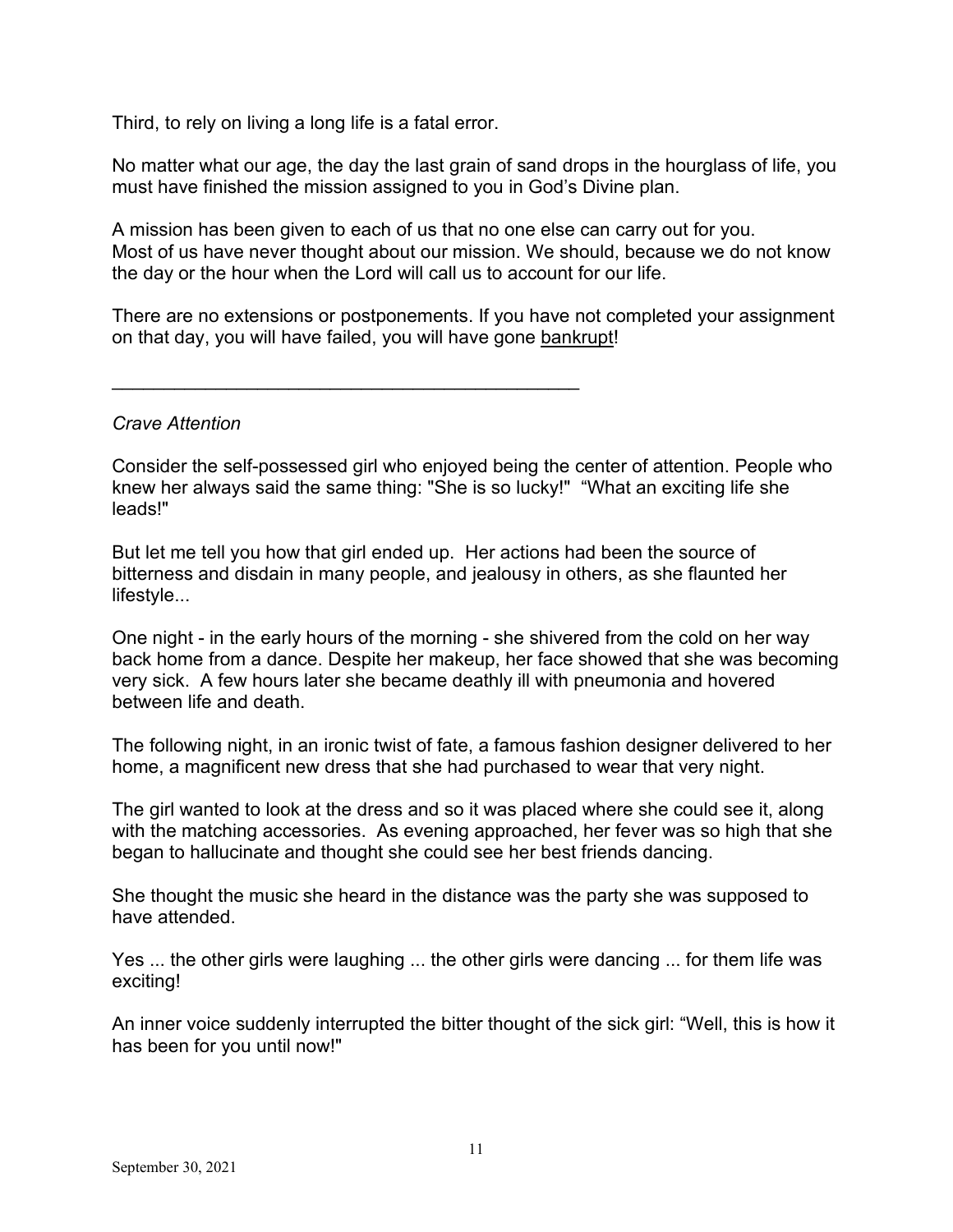"Oh! She answered in horror. Won't I be returning to my previous life? Won't I be going back to the theatre, to the dances, and to parties? Won't I be able to go on any more trips? Won't I be able to wear my new fur coat again? And what about my beautiful new dress that they brought to me tonight… won't I ever be able to hear people say that I outshine all the other girls again?"

As her fever rose higher and the delirium increased, her thoughts became increasingly irrational. She saw herself dead wearing the magnificent new dress that she was so eager to wear in public.

But now, she saw how revealing the dress was, how it left her dead body so exposed, and she began to suffer.

She cried for her maid to bring another dress and another. All her dresses were equally revealing.

In her tortured mind she could see no solution.

Just then she regained consciousness. It would be the last time. She did not notice those around her. Her dying gaze was fixed sadly on the back of the room. She saw the closets which contained the wardrobe that had given her so many apparent successes. Her eyes wandered over her new dress, resplendent in its finery.

Her relatives interpreted her gaze and, removing the dress, they said to comfort her: "You will see… you will be able to wear it soon!"

With terrible sadness the unfortunate girl answered: "I would never want to! ... I would rather see it burn! ... The dress and everything!"

Her eyes, which were beginning to glaze, looked back to the closets. The others thought she was hallucinating, but then she added… "I want to confess!"

The priest did not arrive in time.

\_\_\_\_\_\_\_\_\_\_\_\_\_\_\_\_\_\_\_\_\_\_\_\_\_\_\_\_\_\_\_

She had already crossed the threshold from which no one returns. Although she was now contrite, sadly she was convinced that her life had been a tremendous bankruptcy.

### *Conclusion*

Now, if you are listening, you will probably say with disdain, "This has nothing to do with me!" Especially if you're not a woman… But you are wrong.

No matter whether you are a man or woman, the story of this poor obstinate girl, always longing for luxury and fashion, also concerns you.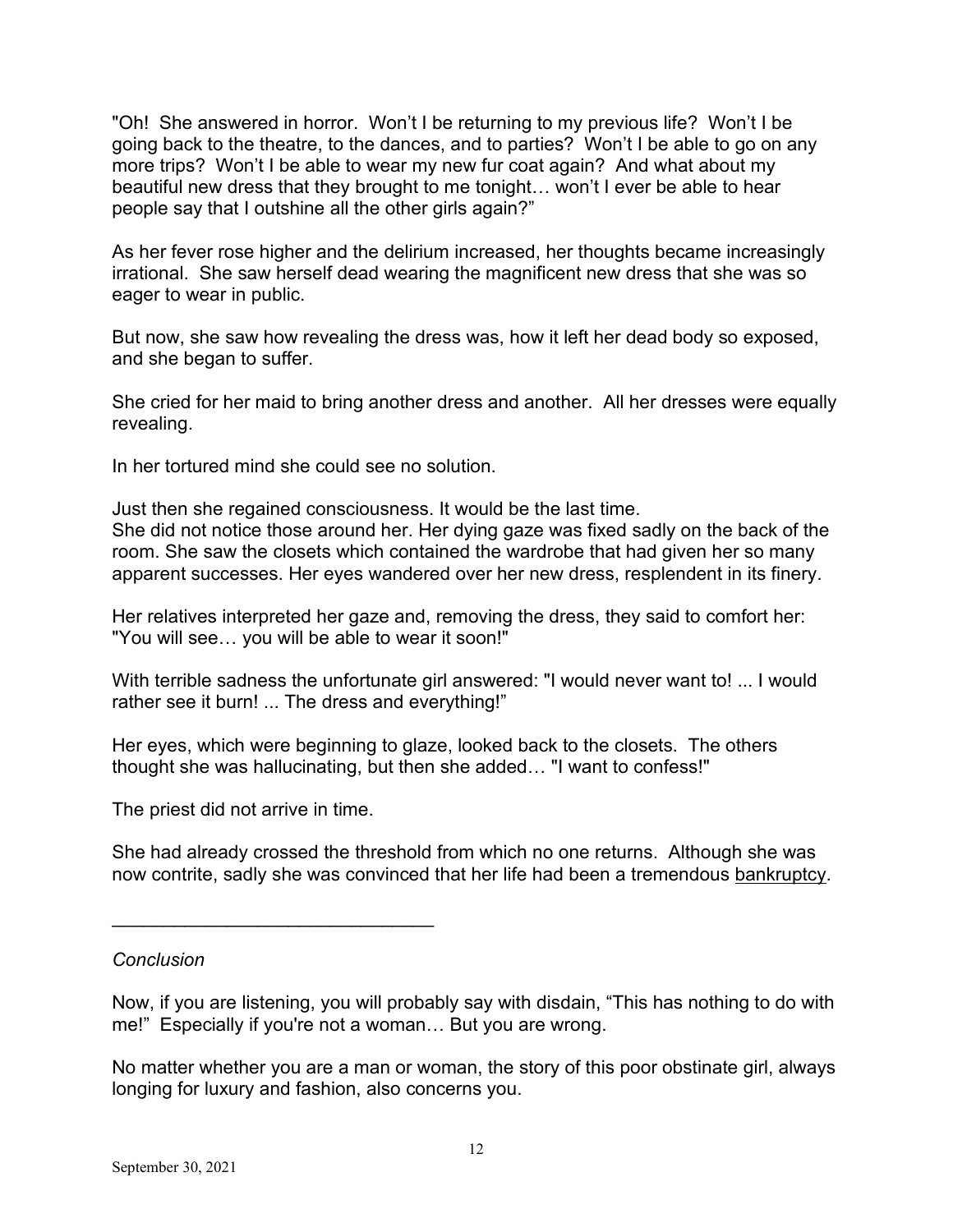Of course, your time and energy cannot be taken up by problems as insignificant as those of that girl. Things that take up your time and energy will be financial, cultural, political, scientific, or business-related problems. Things more or less important to the world.

How many times have you let worldly things become an obsession with you! As John Colombini or the Banker did, allowing those things to take control of your life, making you forget you have an immortal soul which is of more importance than anything in the world.

Don't forget that you are a child of God, and therefore, you should evaluate your work, efforts, the world, and all things, through the eyes of God.

We all must stop our frantic activity for a moment - as John Colombini did - so we can fill our lives with values that do not end with this world, those things that have no value at the time of our death…

Let us now think only of the immortal words of St. Augustine "You have made us for Yourself O Lord, and our hearts are restless until they rest in You."

It is from the awareness of the restlessness within your heart, that the conscious longing for God will come… and if this longing makes your heart **tremble**, it will not be possible for your soul to fail. For your thirst for God, your desire for "things above", will lift you up on eagle wings to that height where your heart will suffer only one pain;

…the pain of having known God so late, so late.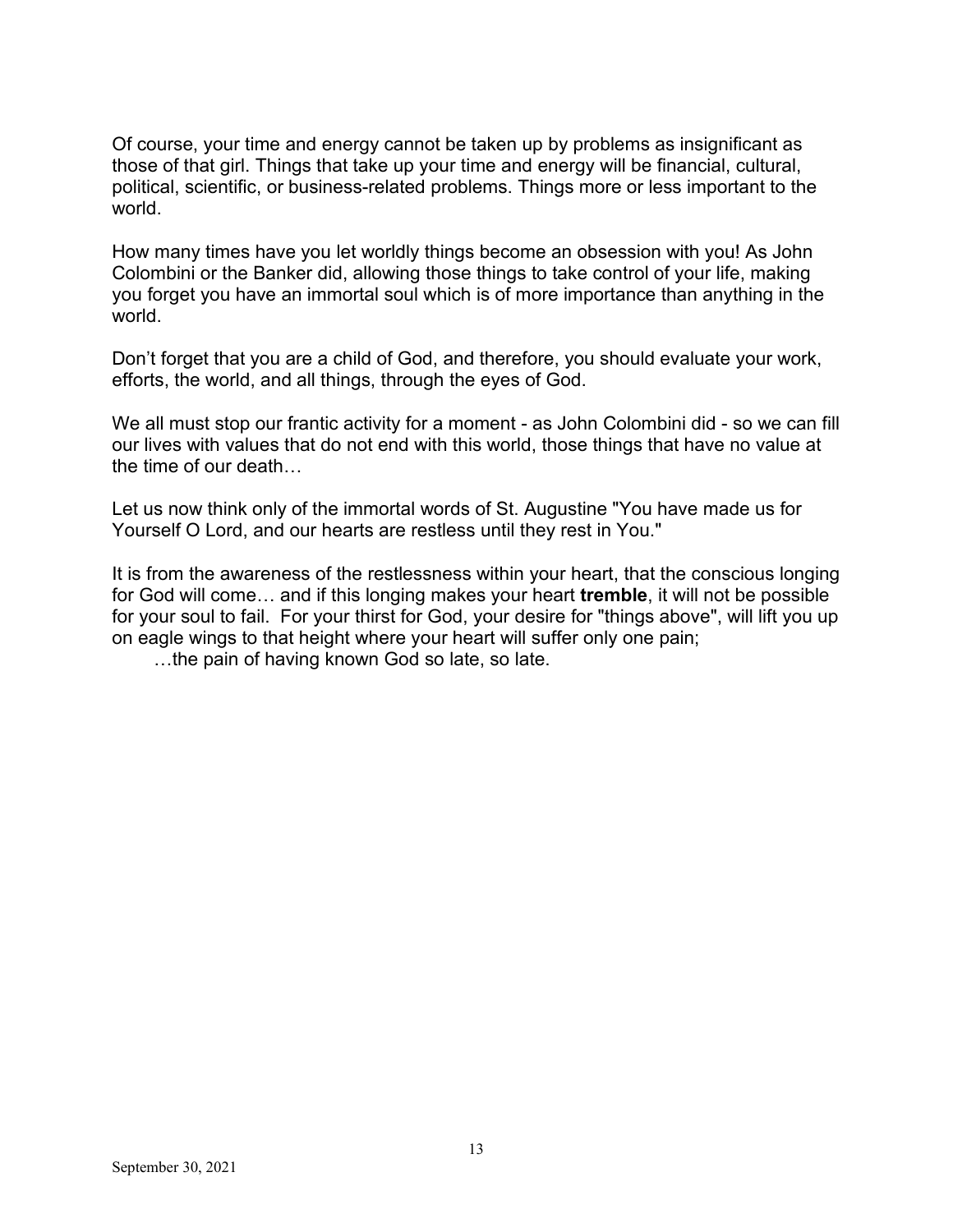# **EXAMINATION OF CONSCIENCE - FIRST NIGHT [Led by the Rector]**

### **JESUS SPEAKS TO YOU:**

Hello, I have noticed you, among many others, and I have called you to spend three days in my company, because I wanted to and because I love you. I need you ... But do not worry, do not be afraid ... I am your God and want to be your friend.

Those who really know me realize that my yoke is easy and my burden light ... The world is much more demanding than me.

Be calm! Think of this situation! I invite you to feel at peace ... You are at a Cursillo weekend!

It was not the circumstances, or your friend or your companion, or anything or anyone in the world who brought you here.

It was I who called you and I have prepared this meeting with love and hope and I have been looking forward to these three days that, if you want, can give a new meaning to your life.

The unfolding of the Cursillo weekend will depend on: your enthusiasm, your dedication, your spirit of charity (love) and on all that you contribute to it.

Trust your friends and be patient. Do not express an opinion in advance. Do your part and your utmost to take advantage of these three days.

Try to be the happiest, the most optimistic, the bravest, and the best friend of all here! Open yourself to all and be the friendliest you can be to all.

Leave your reputation, your family, your environment behind. Be instrumental in communicating the message to those who still do not know what it means to live in friendship and Grace.

Use your time wisely.

If you contribute your enthusiasm, your dedication and your spirit of charity (love), you will live three days of very special Grace. I hope that you do not let this slip through your fingers. Do not waste it; your effort is needed for the weekend to be effective. Do not spare your efforts!

Think of the fact that many people out there are praying and sacrificing themselves for you and for the weekend to give us the opportunity to see life with new eyes.

Do not coast along on the prayers and sacrifices of your brothers and sisters. Set the pace with determination and enthusiasm.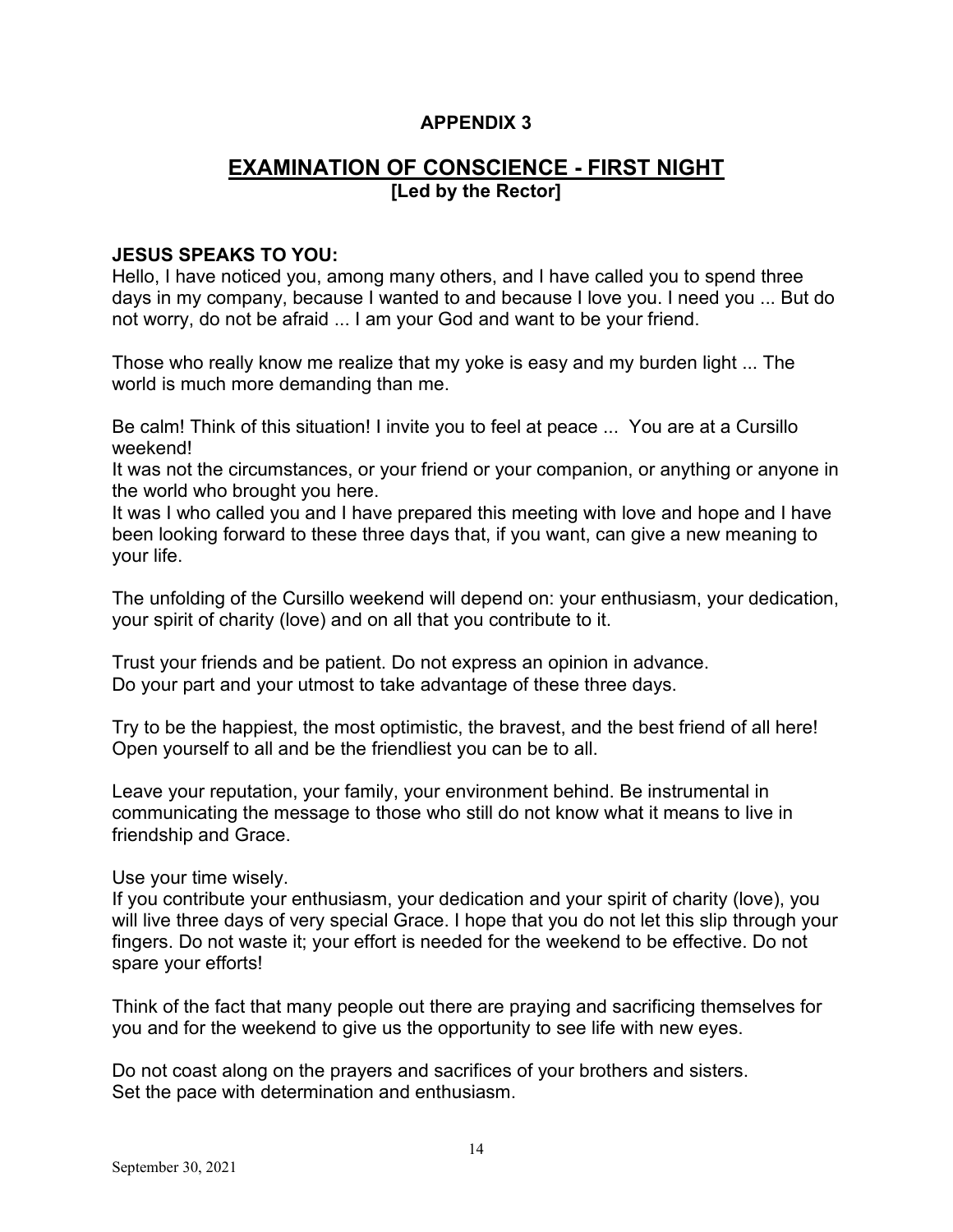For everything you want, you have a permanent audience here at the Blessed Sacrament.

So far, in your occupation, in your studies, in your job, have you been gathering or scattering? (Matthew 12:30). In your entertainment and free time? In all this, have you ever found yourself satisfied?

Note that I consider you now my FRIEND, and ... the infidelities of my FRIENDS are the ones that hurt my heart most deeply.

From now on I seek your spirit and energy, your passion and zeal; your commitment. A Christian should not look sad.

Try to be cheerful. If you want, you can.

From now on, I count on you, on YOU!

And you, who or what do you count on?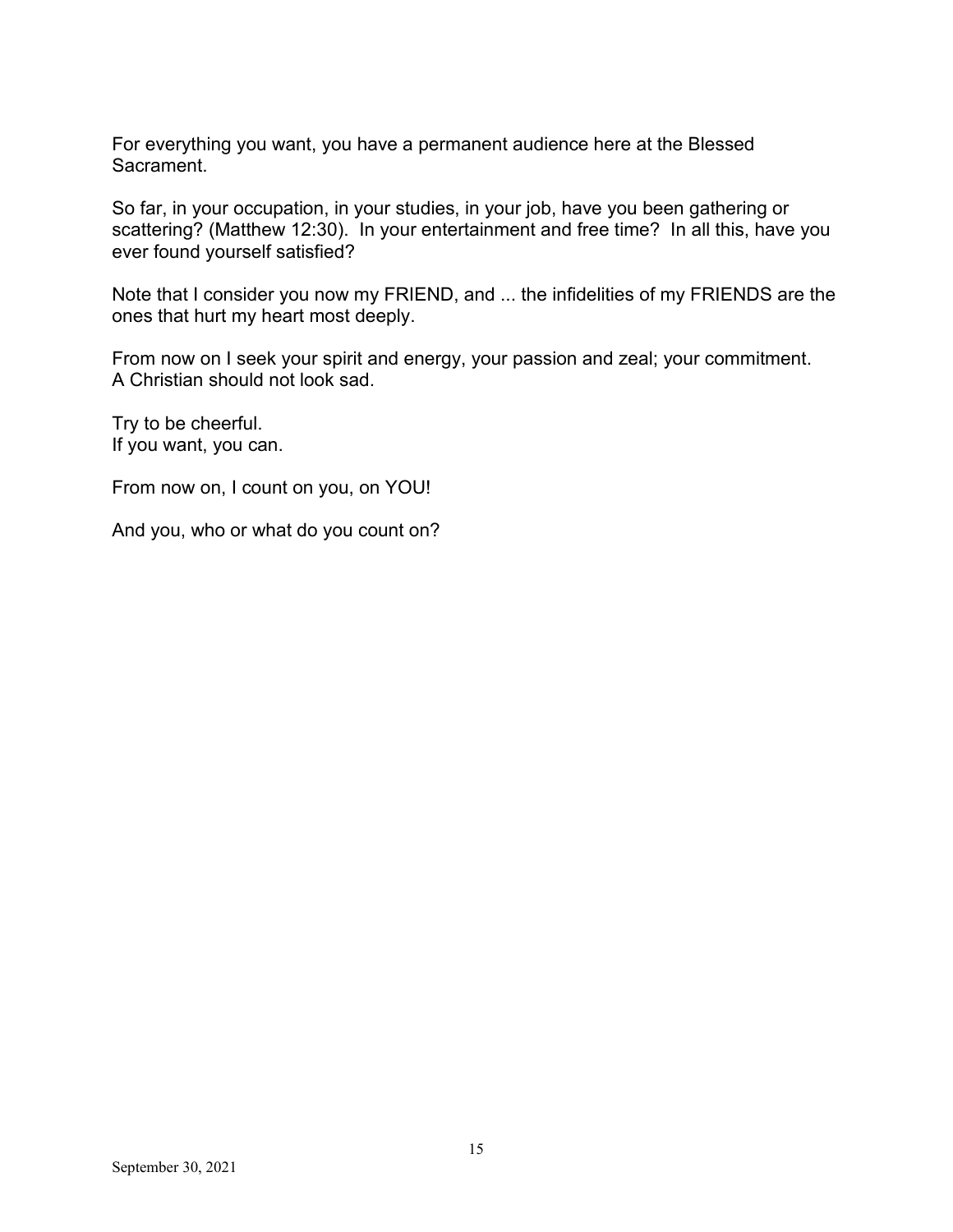### **OUR PETITIONS DURING THE MASS (Led by the Rector)**

It is now time to ask the Lord for all our needs. It is now the moment when the Lord is paying special attention to our requests. No matter how strong or weak our faith may be now. No matter how clear or vague our vision of things is, let's take advantage of this moment.

After each request, please respond: "**Lord, hear our prayer**".

| For the Pope, for our bishop | [Name], for the Universal Church, for the              |
|------------------------------|--------------------------------------------------------|
| Diocese of                   | (name of diocese in which the Cursillo is being held). |
| [We pray]                    | Lord hear our prayer.                                  |

For all of us here, Lord help us to become friends, show us Your thoughts and Your ways ...Let us not turn our backs on Your Grace. [We pray…] ... **Lord hear our prayer.**

For the one most in need of God's help and for the one who believes he does not need it. [We pray…] ... **Lord hear our prayer.**

For all our 'stuff'. To some it will be their wife (husband) or their girlfriend (boyfriend); to others their job... their children ... their business ... For whatever it is - You already know about it, Lord, even if it is foolish... because it is no longer foolish when it is discussed with You. [We pray…] ... **Lord hear our prayer**.

For the problems that each one of us is faced with; And for those who believe they have no problems to face. [We pray…] ... **Lord hear our prayer**.

For the bravest of us and the not so brave… for the smartest of us and those who are not as smart. We ask You Lord, let us all find what You want us to find... Your Grace ... which is our own true happiness. [We pray…] ... **Lord hear our prayer.**

For those we do not know, who are praying and offering sacrifices for us and will continue offering sacrifices during these three days... to petition you to pour out Your<br>Grace on us. [We pray...] Grace on us. [We pray…] ... **Lord hear our prayer.**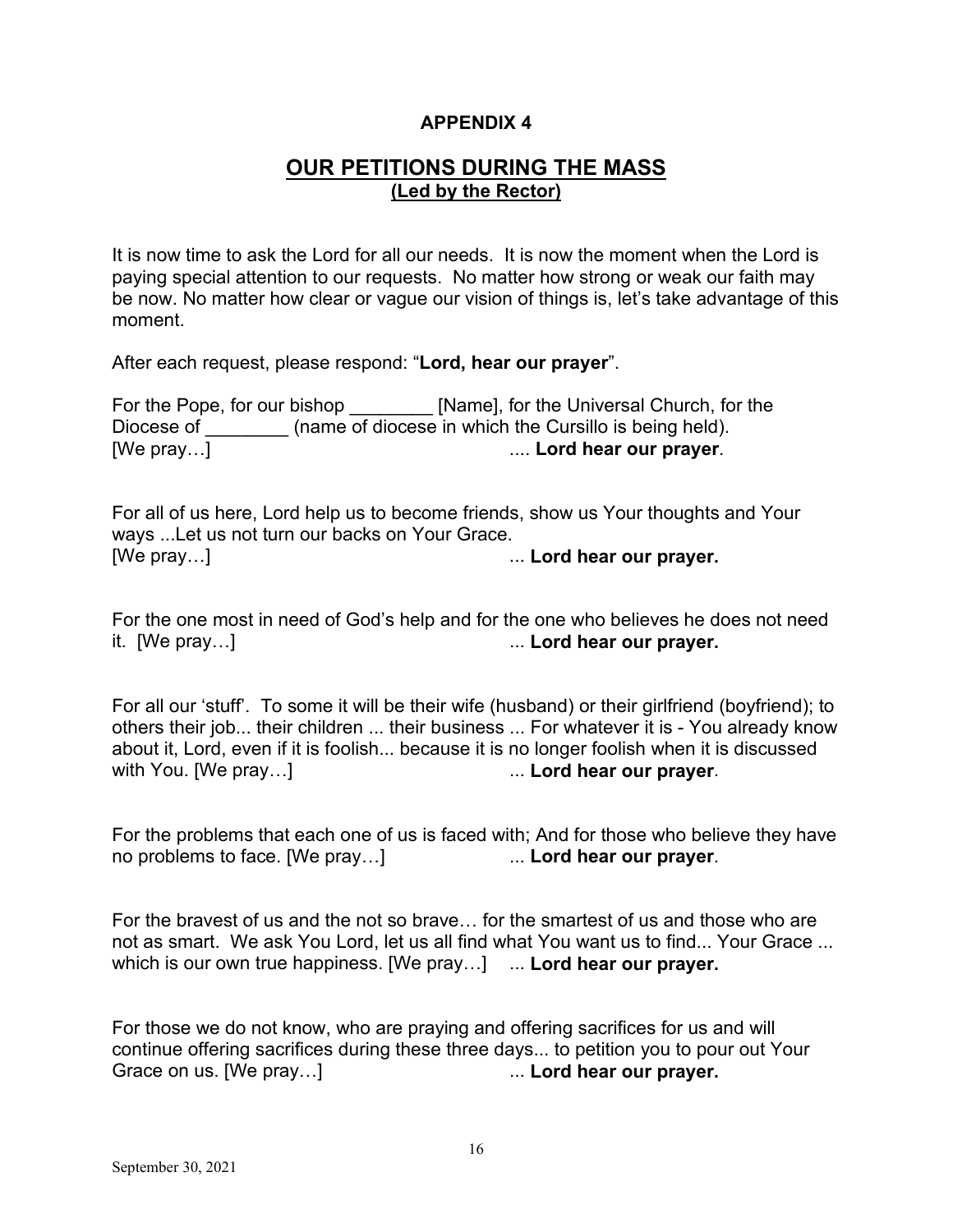We do not yet know each other well, but it is quite possible that among us there is someone whose father or husband, mother or wife, child or sibling or friend ... has already passed on to eternal life... Spiritually united with all, we pray for all of our deceased. [We pray...] ... Lord hear our prayer.

We ask You Lord to help us see... to see clearly... that we may see all things clearly...and knowing that you have asked us to contribute our "enthusiasm, dedication and spirit of charity (love)" help us to not skimp on them, but ... please help us…help us see... to see clearly...to see all things clearly...help us not to close our minds or our hearts to Your Grace anymore. [We pray…] ... **Lord hear our prayer.**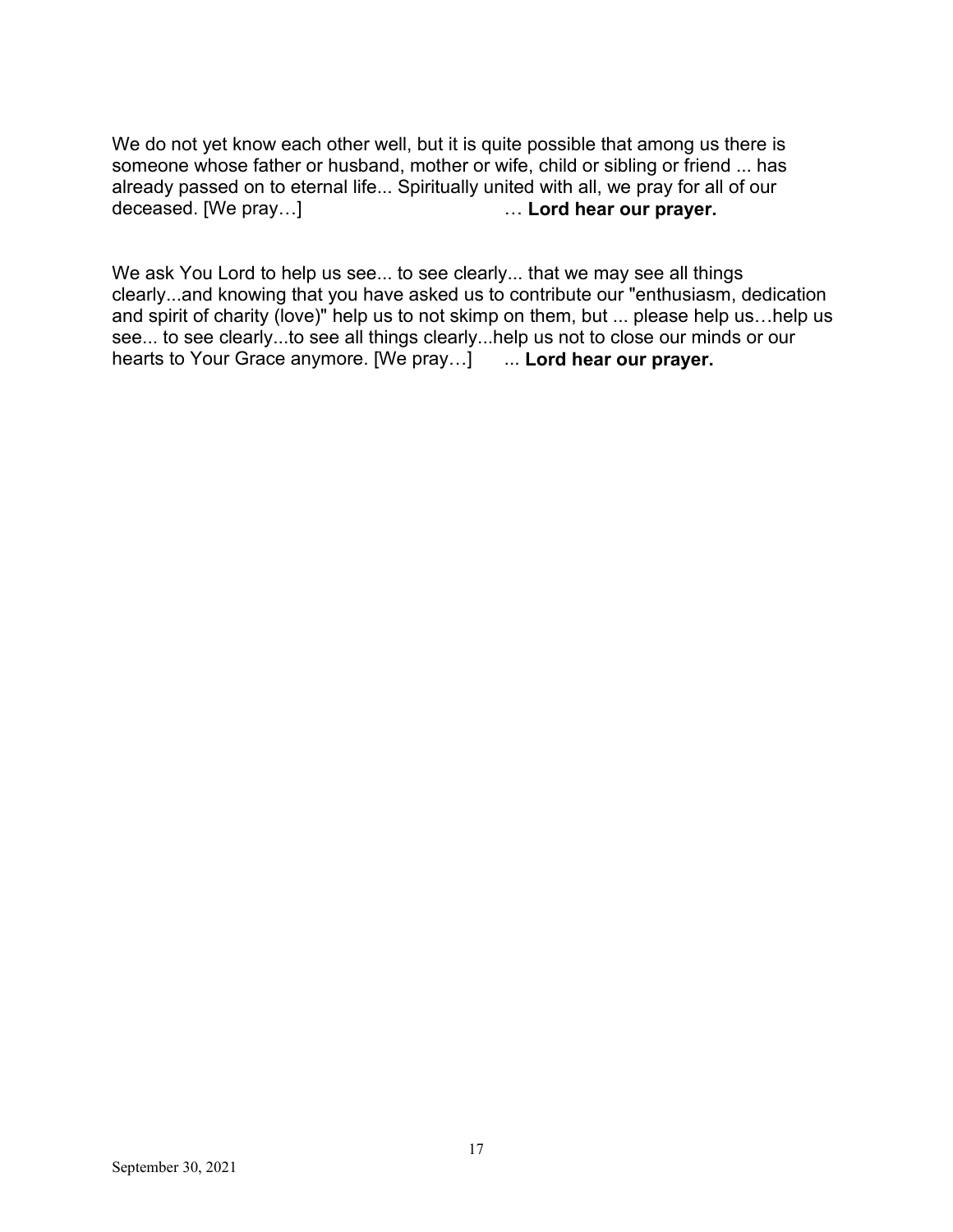# **WE FORM THE GROUPS**

[ Note: The Table Heads and Secretaries have been chosen by the Rector and team at the first team meeting on Thursday night.

The table Head is a person who has the capability to fulfill the role.

When the Rector addresses the group as a whole, the table Head is responsible for making sure that whatever is said is understood and that the posters and summary are being prepared. Before each rollo the Rector asks if all the members of the table are present and it is the table Head or the Secretary who responds to this. Their role, as their title suggests, is to make sure that everything at the table is being taken care of. If, as sometimes happens, the person selected does not live up to expectations, nothing is done. What usually happens is that someone else at the table will assume the responsibility.

The Secretary, in addition to making their own notes, prepares a summary for the table. This role of the table Heads and Secretaries is also explained further in Appendix 11.]

### **Rector's talk before the "Ideal" Rollo**

- Prayer to the Holy Spirit.
- Explanation of what the Table Groups are and their composition:
- To make the work more effective and so that we may all be enriched by the contributions of all, we will form groups that we will call Table Groups, giving each one a proper name.
- Play down the positions of the roles of the Heads and Secretaries of the Table Groups.
- Explain that the new cursillistas have been separated, those who are friends, who come from the same neighborhood, age, profession, etc. in order to achieve greater diversity in friendship among all.
- Presentation and "fashion show" [irony]. In this way we will get to know each other and to know who is who. [This is a tongue in cheek use of the words to explain the manner in which the introduction is done. The rationale is to let everyone take notice of the person being introduced, their name and what they look like. This means take a few seconds to let the person stand there and be seen, not stand up and sit down immediately. It is to 'show them off'. Some will stand up and make gestures as if they are famous etc.]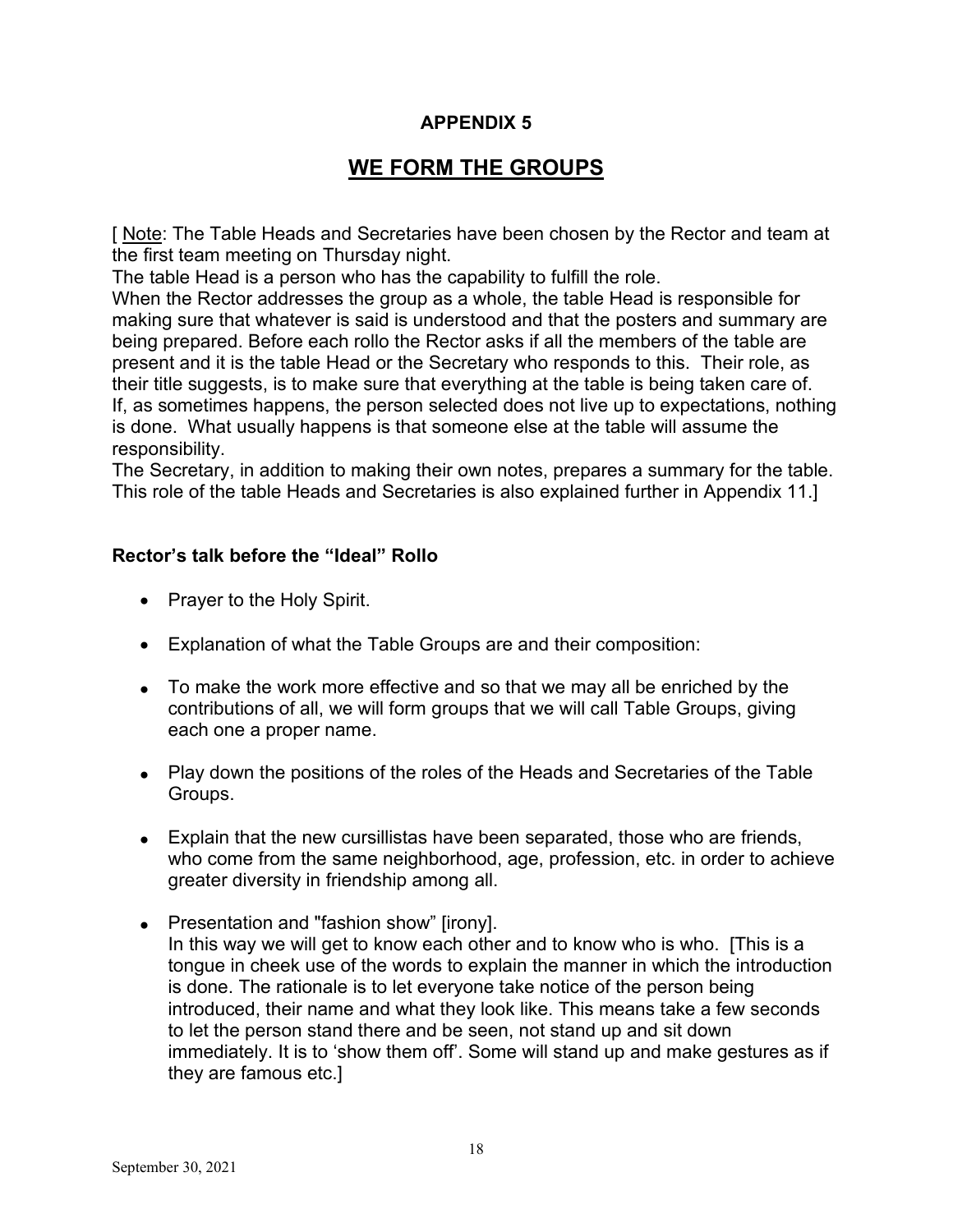As all are seated; when we read aloud the first and last name of each of the cursillistas, he will stand up. It is not necessary to mention his profession, marital status, children or place of residence to avoid turning the "fashion show" into a "celebrity parade". After reading out the names of the members of each Table Group, we will indicate to them which table they will join. (Applause).

- Before the announcement of the Table Groups, the Team Leaders must already be at the table assigned to them, so that they do not have to take their place later.
- Explain that after supper each day the Table Groups will get together to share what the group has agreed are the Rollo's key ideas. Therefore, it is necessary to take notes and prepare posters of the Rollos.
- Explain that the key ideas of the Rollos are illustrated on the posters (two Rollos in the morning and three in the afternoon.) If someone has difficulty in writing he should not worry, and just focus on listening.

If someone has difficulty in writing he should not worry, and just focus on listening.

Say that we have available to everyone: candies, gum, medicines, etc.

Read and explain the story of "Professor Cook" and its application to the Cursillo weekend. **(See Appendix 6)**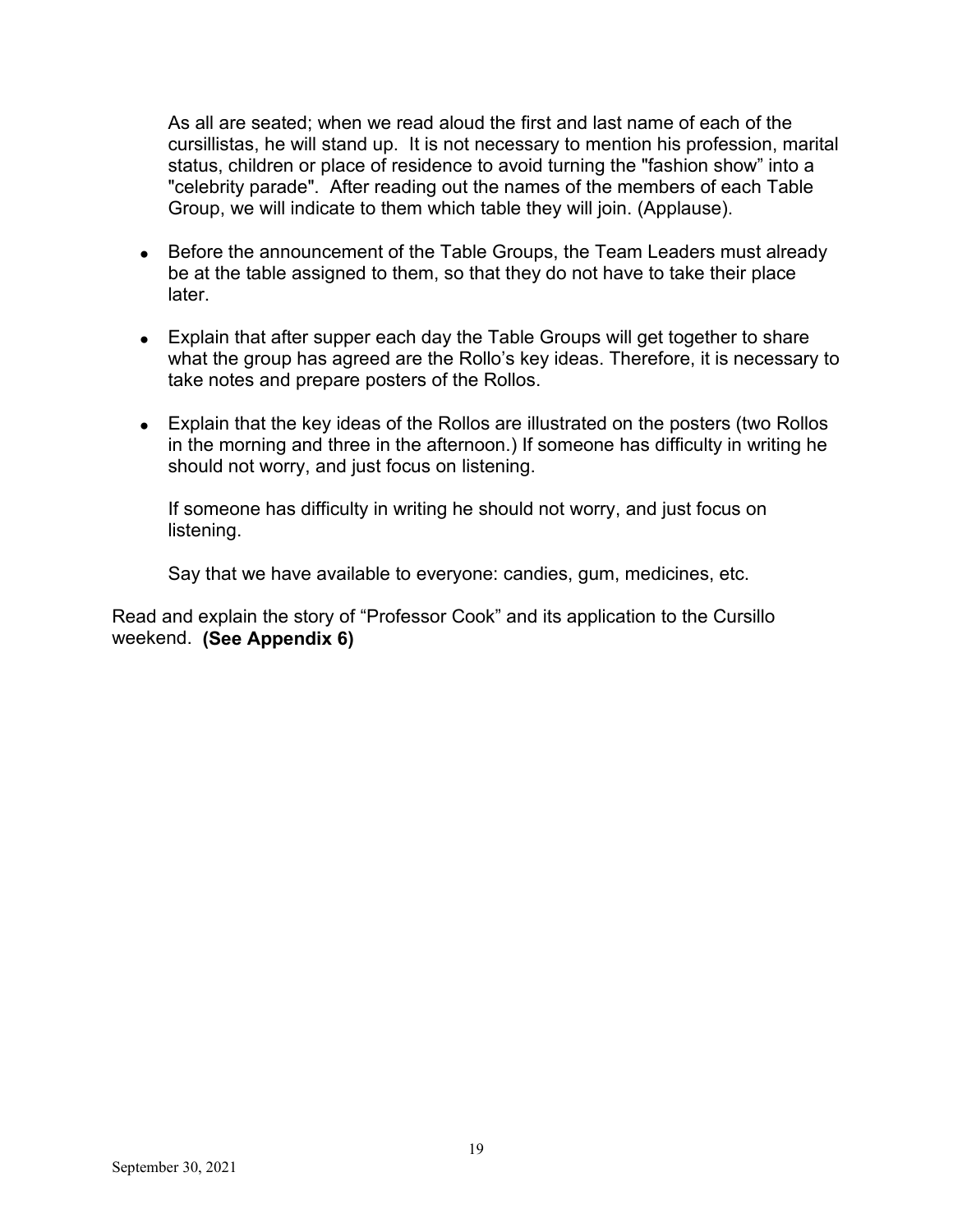# **PROFESSOR COOK**

It is said that:

*"In New York City, where so many things happen, Professor Cook's School occupies two floors of a skyscraper.*

*This man has become famous for his culinary recipes; his dishes enjoy great prestige, and so do his classes, which are usually attended by important people who enroll in the school as a hobby and learn to cook out of a desire for trendiness. In the room where he gives his classes there are fully equipped kitchens for each student, as well as a kitchen assistant at the service of each registered student, to cut the potatoes, onions etc.*

*This man has become famous for his culinary recipes and the delicious dishes he prepares with the help of his students because each class is basically hands-on. He gives instructions via a microphone and everyone, listening and doing what he says, will prepare his culinary delights.*

*But it is not this alone. He indicates the precise quantity to use according to the number of guests, so that when the class is finished each student has prepared a complete meal (appetizer, entrée, and dessert.)*

*And the class does not end here, because every kitchen assistant that was assigned will take all that was prepared by the student in the class to the home of the student."*

Imagine if Professor Cook said, "now we have to add some sugar" and the student adds some salt, or if he uses vinegar instead of oil… at the end he would not have a succulent dish, but quite the opposite...

### Explanation:

This "story" is relevant to us because in this Cursillo something similar happens. The leader says at every moment what to do so the Cursillo weekend fulfills its purpose, which is not exactly to prepare a succulent meal, but a platter of brilliant ideas that will serve to shed light along the path of your lives.

- What we put in, is what we will get out.
- The one who is going to eat what was prepared….is each one of us.

To conclude if I may, I would like to point out a few things that can help you to live the weekend more fully.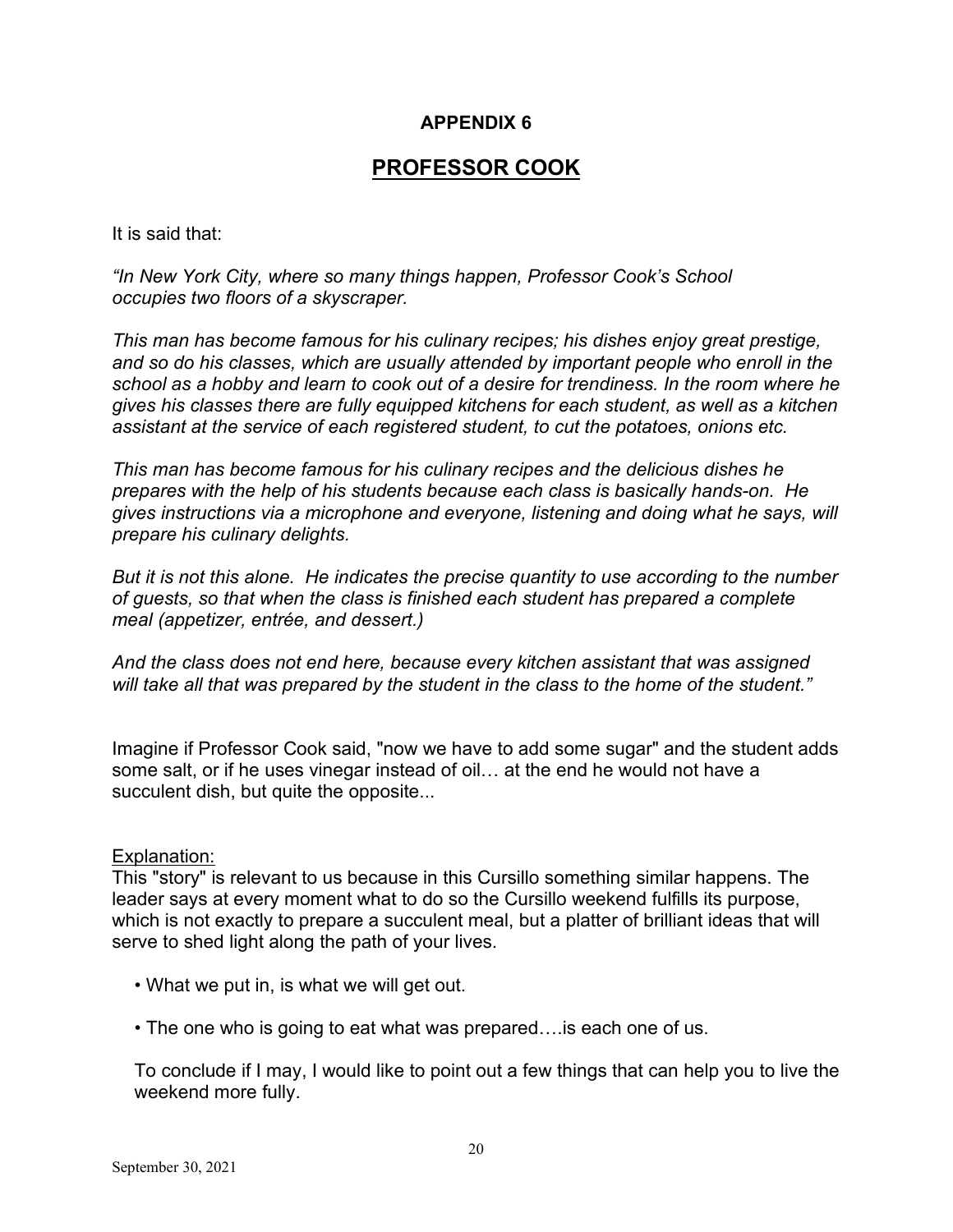- Do not form judgments in advance.
- Continue to trust the one who sent you, keep trusting God, and all of us who He has delegated to be here.
- Live the weekend in order to use it later as a standard for your lives.
- Contribute enthusiasm, dedication and a spirit of charity (love).
- Let all the good you have inside you come to the surface like the dew that appears on a clear night after a cloudy day.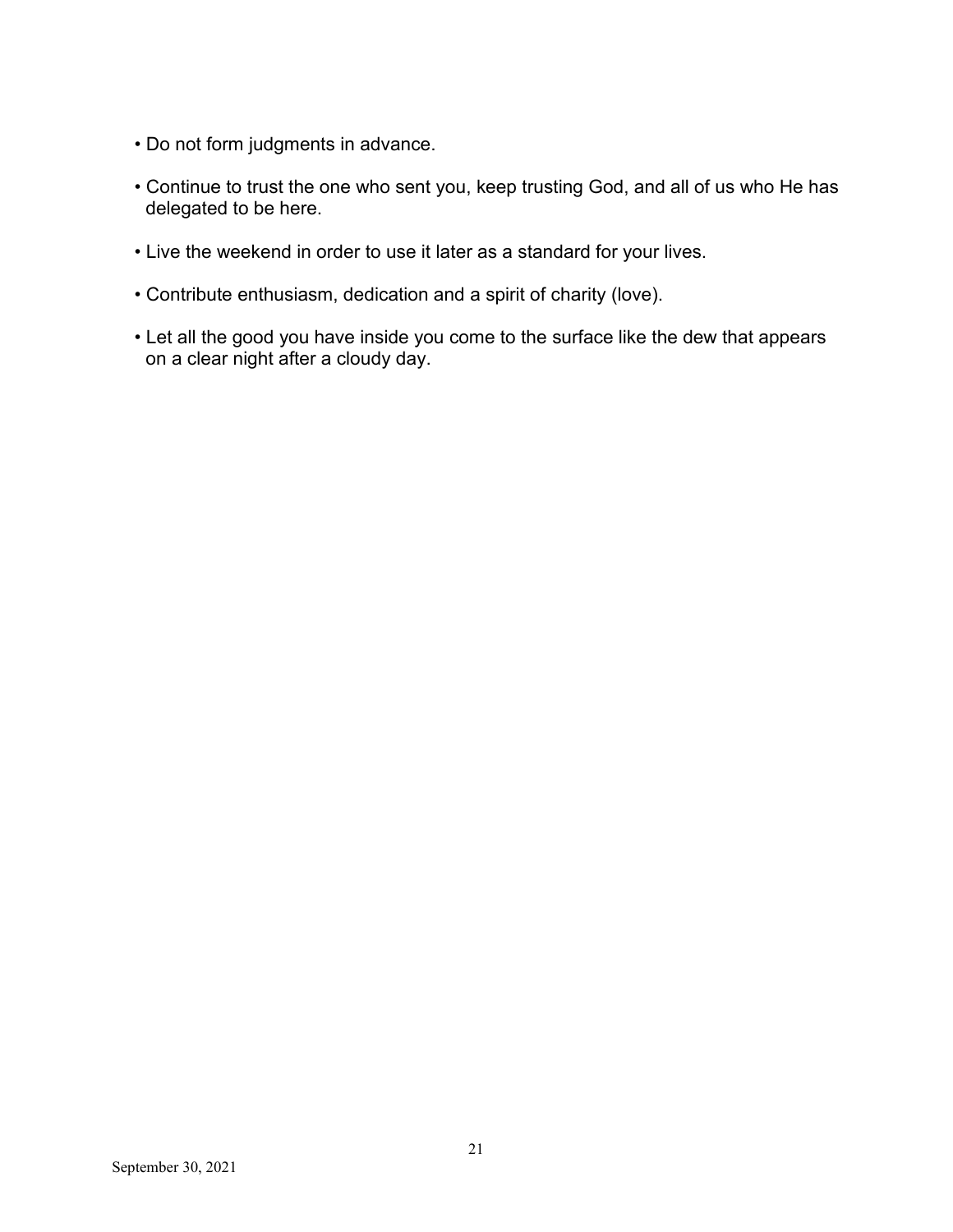# **HOBBIES SHEET (Leisure activities and interests)**

Explain the Hobbies sheet (Rector).

[The Rector explains that we ask them to complete the sheet listing their interests and hobbies to help in getting to know them better. It is used as an icebreaker at the tables.]

The Rector will:

- Explain the purpose of the hobbies sheet and how to fill it in. (The Hobbies sheet must also be completed by the Team Leaders and Spiritual Advisors).
- Say that once they have been filled in they are to be delivered to the Head or to the Secretary of the table and that they will be collected before the start of the next Rollo.
- At the end of the Cursillo weekend, we will have a sheet with the names, addresses and telephone numbers of everyone who has experienced this Cursillo weekend.
- It is important that the data is clear; it is advisable to review the Hobbies Sheets before putting them away to see if anything is missing and to check that everything can be read easily**.**

Give out sheets of paper, pencils, crayons, erasers, pencil sharpeners, etc. for the completion of the posters.

After this, announce that there is a break. It is advisable for each Table Group to use this free time to organize themselves and to decide how to carry out the summaries and posters, and to stretch their legs and clear their heads.

It would be a good idea to take out the ball, games, etc. at the beginning of the break.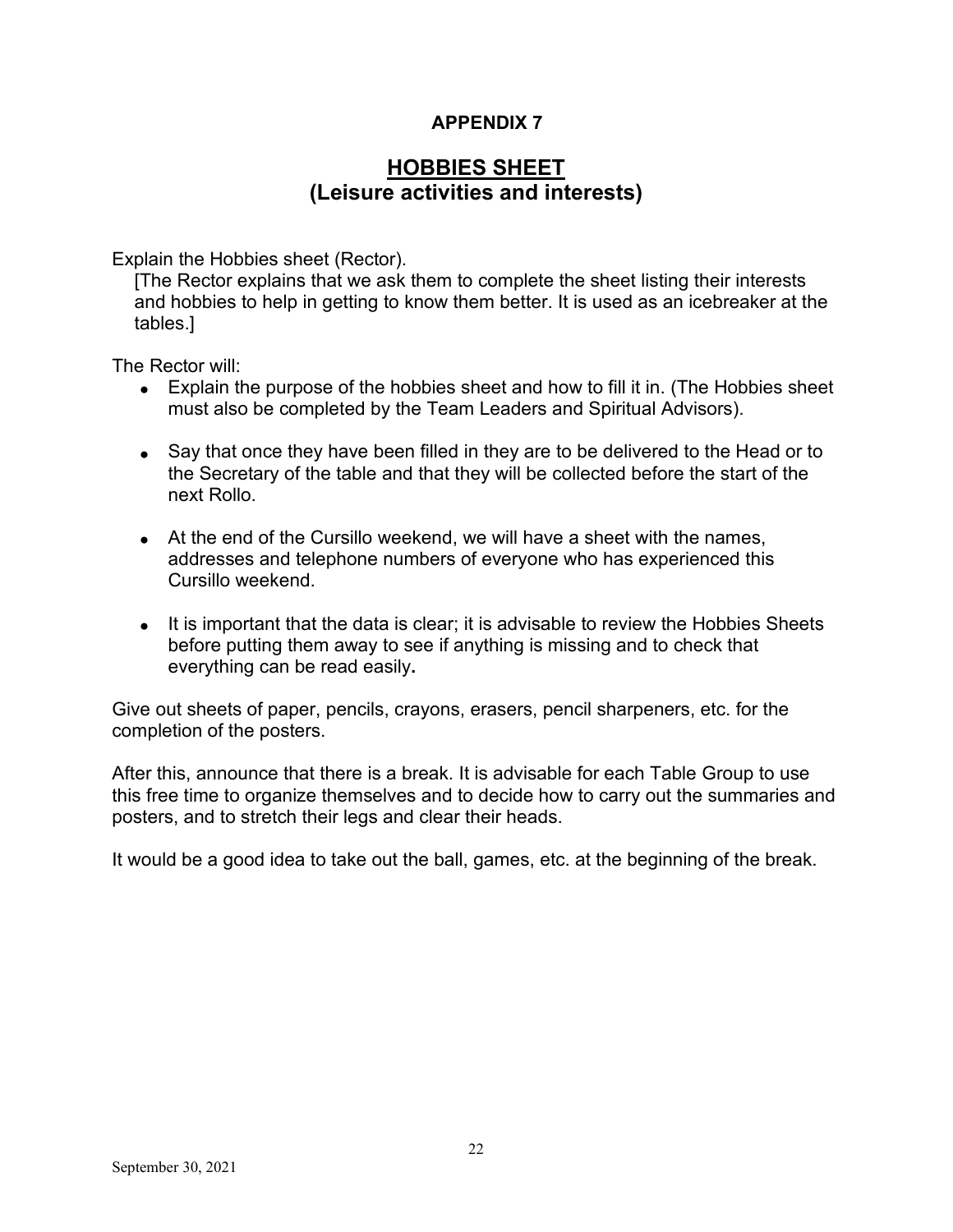| Cursillo No: _<br><u> The Community of the Community of the Community of the Community of the Community of the Community of the Community of the Community of the Community of the Community of the Community of the Community of the Community of</u> |                                |
|--------------------------------------------------------------------------------------------------------------------------------------------------------------------------------------------------------------------------------------------------------|--------------------------------|
|                                                                                                                                                                                                                                                        |                                |
| Name: Name and the second contract of the second contract of the second contract of the second contract of the second contract of the second contract of the second contract of the second contract of the second contract of                          |                                |
| Address: Address: Address: Address: Address: Address: Address: Address: Address: Address: Address: A                                                                                                                                                   |                                |
|                                                                                                                                                                                                                                                        |                                |
|                                                                                                                                                                                                                                                        |                                |
|                                                                                                                                                                                                                                                        |                                |
|                                                                                                                                                                                                                                                        |                                |
|                                                                                                                                                                                                                                                        |                                |
|                                                                                                                                                                                                                                                        | Number of children: __________ |
| <b>ACTIVITIES</b>                                                                                                                                                                                                                                      |                                |
| <b>MUSIC:</b>                                                                                                                                                                                                                                          | <b>SPORTS:</b>                 |
| Classical                                                                                                                                                                                                                                              | Football                       |
| Modern                                                                                                                                                                                                                                                 | Basketball                     |
| Folk                                                                                                                                                                                                                                                   | Soccer                         |
| Country                                                                                                                                                                                                                                                | <b>Skiing</b>                  |
| Other                                                                                                                                                                                                                                                  | Ice Skating                    |
|                                                                                                                                                                                                                                                        | Rugby                          |
| <b>THEATRE:</b>                                                                                                                                                                                                                                        | Hockey                         |
| Drama                                                                                                                                                                                                                                                  | Tennis                         |
| Comedy                                                                                                                                                                                                                                                 | Cycling                        |
| <b>Musicals</b>                                                                                                                                                                                                                                        | Driving                        |
| TV                                                                                                                                                                                                                                                     | Motorcycling                   |
| <b>Movies</b>                                                                                                                                                                                                                                          | Riding                         |
| Other                                                                                                                                                                                                                                                  | Gymnastics                     |
|                                                                                                                                                                                                                                                        | Gym                            |
| <b>SCULPTURE</b>                                                                                                                                                                                                                                       | Shooting                       |
| <b>PAINTING</b>                                                                                                                                                                                                                                        | Hunting                        |
| <b>CINEMA</b>                                                                                                                                                                                                                                          | Fishing                        |
| <b>COLLECTING</b>                                                                                                                                                                                                                                      | Hiking                         |
| <b>OTHER</b>                                                                                                                                                                                                                                           | Running                        |
|                                                                                                                                                                                                                                                        | <b>Roller Blading</b>          |
| <b>LITERATURE</b>                                                                                                                                                                                                                                      | Golf                           |
| Poetry                                                                                                                                                                                                                                                 | Sailing                        |
| Prose                                                                                                                                                                                                                                                  | Swimming                       |
| Magazines                                                                                                                                                                                                                                              | Snowmobiling                   |
| Fiction                                                                                                                                                                                                                                                | <b>Table Tennis</b>            |
| Non-fiction                                                                                                                                                                                                                                            | Snooker                        |
| Science fiction                                                                                                                                                                                                                                        | Other                          |
| <b>Murder Mysteries</b>                                                                                                                                                                                                                                |                                |
| <b>Historical Novels</b>                                                                                                                                                                                                                               |                                |
| <b>Detective Stories</b>                                                                                                                                                                                                                               | <b>LIVING ROOM GAMES</b>       |
| Other                                                                                                                                                                                                                                                  | <b>Board Games</b>             |
|                                                                                                                                                                                                                                                        | <b>Billiards</b>               |
| Woodworking<br><b>CRAFTS</b>                                                                                                                                                                                                                           | Shuffle Board                  |
| Knitting                                                                                                                                                                                                                                               | Chess                          |
| Crocheting                                                                                                                                                                                                                                             | Video Games                    |
| Other                                                                                                                                                                                                                                                  | Cards                          |
|                                                                                                                                                                                                                                                        | Other                          |

**All information gathered here is strictly confidential and will not be shared with outside parties.**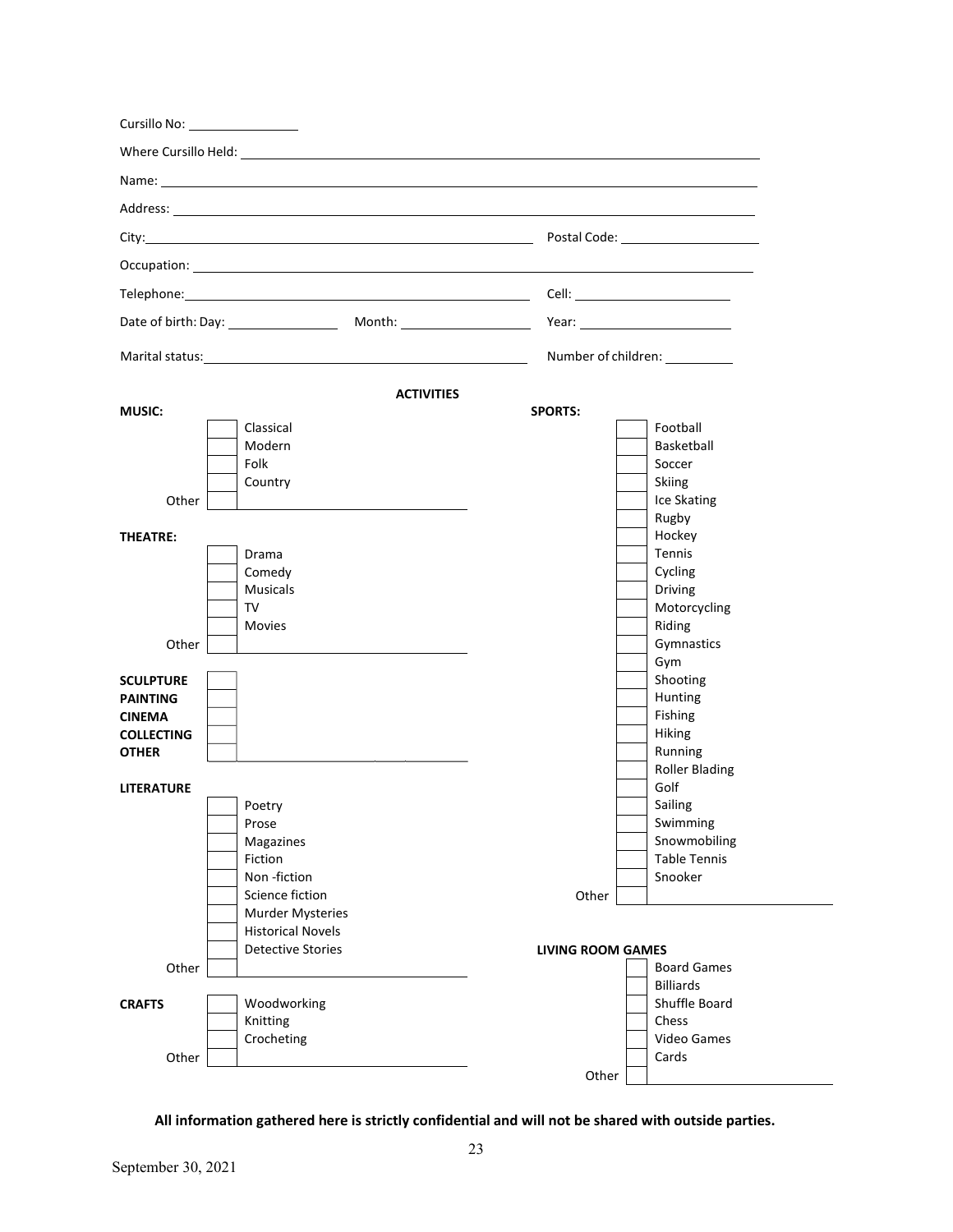# **RECTOR'S INTERVENTION AFTER THE "PIETY" ROLLO**

Just after the Piety rollo, before the Thanksgiving prayer, in a confident tone of voice that will inspire confidence in the listeners, and talking in a heartfelt manner, the Rector will say:

"By now you are beginning to realize that the Cursillo is a serious thing. We are here not to just pass the time… but to make good use of our time.

You have all had to make an effort to come here, some of you may have had to ask for time off from work, others leaving your families and friends in your town or city, others have probably had to postpone resolving important matters for a few days.

But I do hope you don't feel like a Cursillista we had some time ago who, at this point of his weekend, said that he had had a good time here and he was glad to have come, but he remembered a trip to... **Exercise 2** (Use a place that is known to the local Movement) where he had had a better time.

This was because he had not understood anything of what had been said. In fact, he had been present at the Cursillo but he hadn't lived it at all.

To live the Cursillo it is necessary that you open up to it. This is something that depends only on you because the head and the heart can only be opened from the inside.

It's like a bottle in the ocean. Whatever amount of water there is around it, if we do not open the cap, not a single drop will go into the bottle.

Let's open the bottle! Let's leave it open at least for these three days. Then we will see.

It could be that some of you feel like taking your first steps along the path of Cursillo but, despite your wish to start it, you may have a feeling that something is preventing you from doing so.

Perhaps what is happening is like a girl who has always lived in her home village was moving into the city to serve as a housemaid. When the lady of the house realized the girl was wearing very old shoes, she decided to buy her a new pair of sandals.

Upon returning home after the purchase the lady realized that the girl was lagging a long way behind her and was taking very short steps. She then noticed that the sandals were still joined by a string and the girl had not cut the string.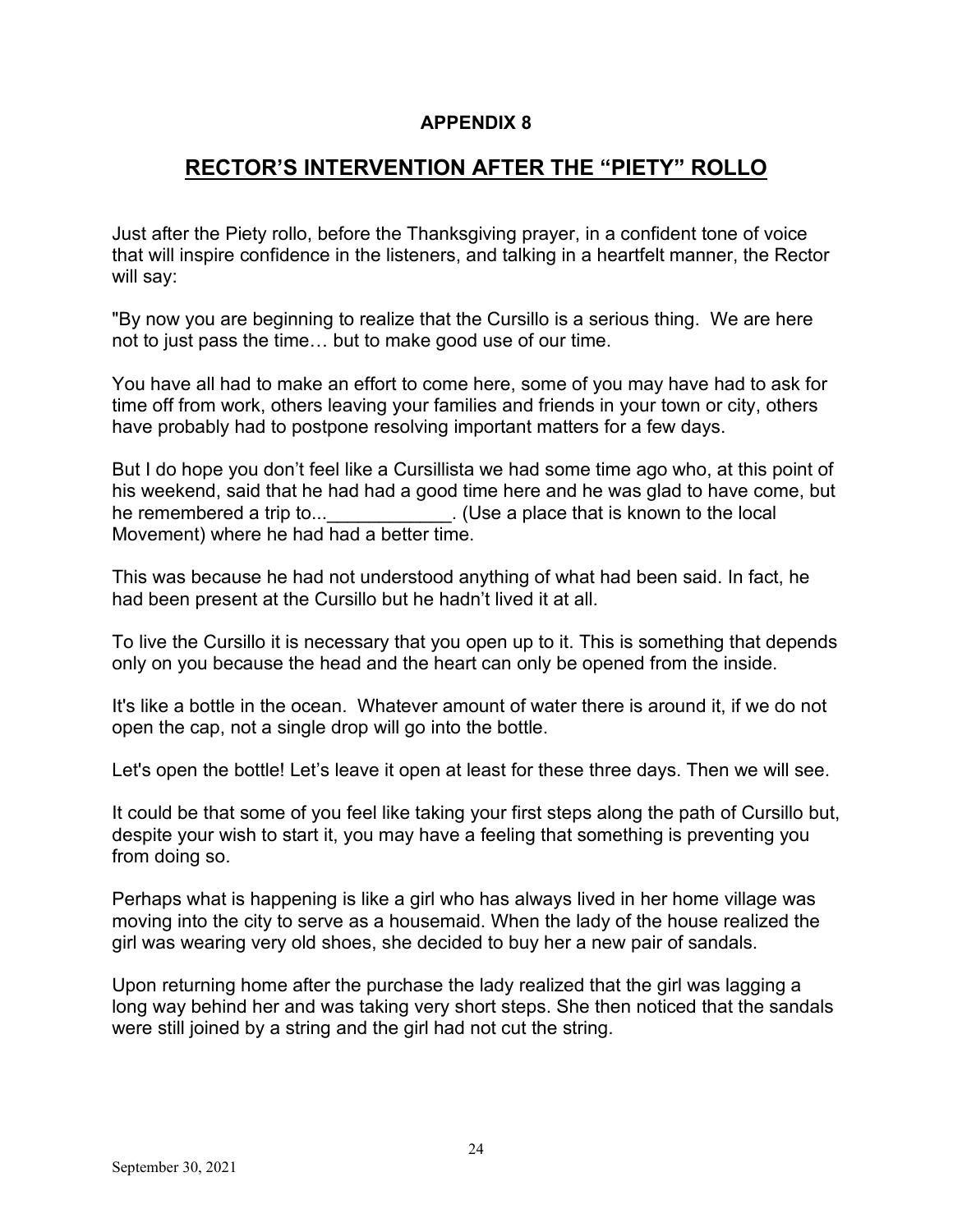Perhaps some of you are in the same situation and, because of some circumstance you are dealing with in your lives, you have your 'sandals' still joined together, and this is preventing you from keeping pace with the Cursillo.

The solution is very simple: just cut the string!!!

What happens in the Cursillo weekend is that we are showered with a rain of actual Graces, and it is possible that someone is walking under this shower of Grace with an open umbrella!

If we want to be soaked with Grace ...we need to close our umbrella ...

In some small towns the priest can only go there for a few hours a week.

This is not our situation here. Here we have a priest exclusively for us and available to all of us. Take advantage of this, go and talk to him, go for reconciliation or just get to know him.

### **Option to choose faith**

Possibly you have never been so close to people whom you do not even know, people who pray and think about all of you so that this Cursillo weekend is for you what it was for them:

Finding their true happiness. A solution to their life, forever.

Cursillo is an opportunity to choose faith.

What is faith? I shall start with an example:

*Imagine that I work at the same company as … \_\_\_\_\_\_\_\_\_ (name one of the leaders at the weekend). On a Saturday afternoon, I realize that I left my glasses in the office and I decide to go and get them.* 

*The security guard opens the door for me and I take advantage of the opportunity to clear out my pending files. On Monday morning, when I returned to the office, I find a huge stir; there had been a major theft in the company over the weekend and the police were questioning the security guard who said no one had entered the office on Saturday. However, when he sees me arrive, he remembers that I had been there on Saturday, and for quite a long time. He tells the police and they arrest me.* 

*My friend stands up for me and defends me against the other colleagues because he is convinced that I am not the thief...*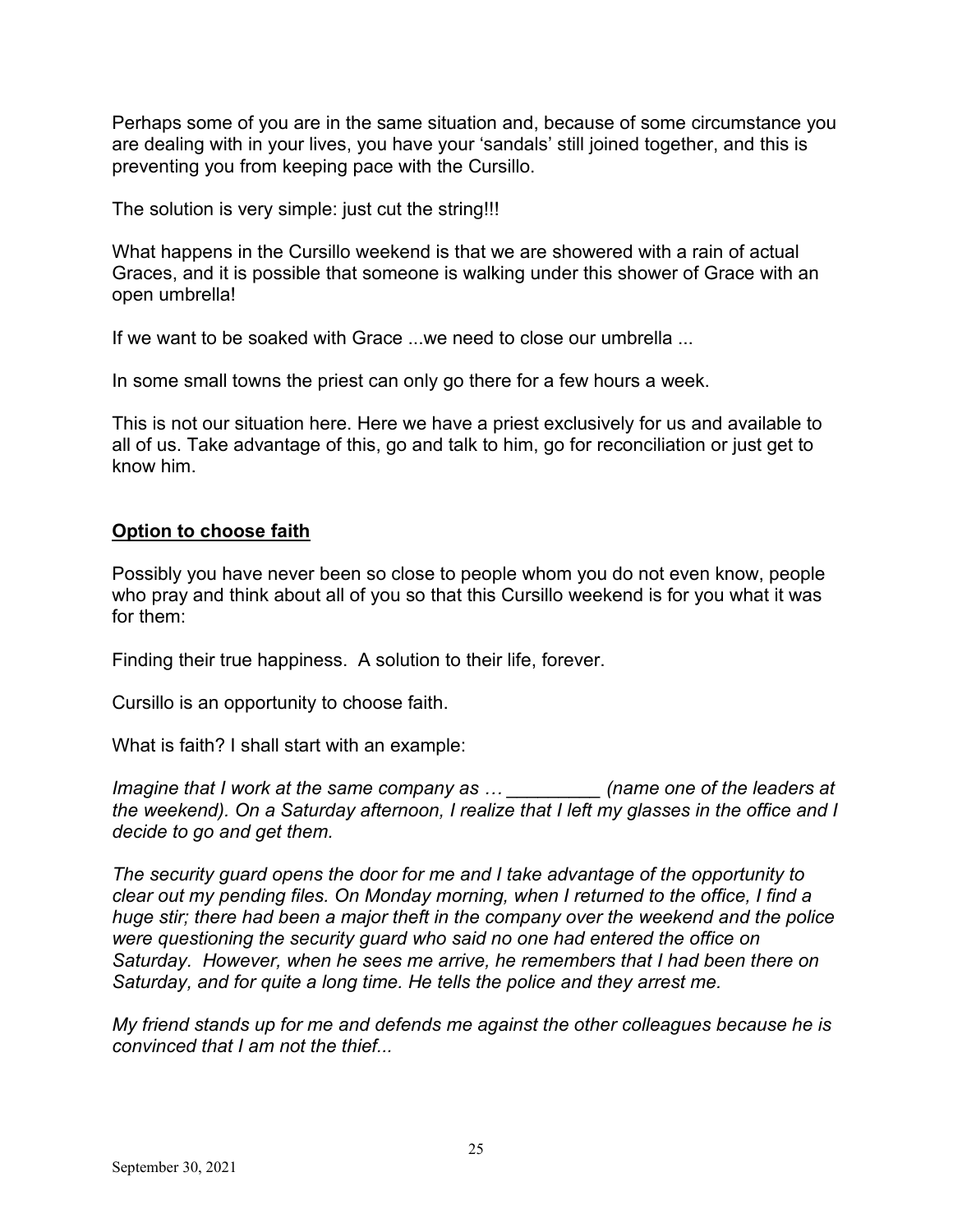*On the other hand, there are other colleagues who comment: "Look, lately he has been spending a lot, and he has recently been on a trip…."*

*This bothers my friend a lot, but he still believes that I am innocent. All this is published in the newspapers and I am still in jail. My friend begins to have doubts and to think that he is risking making a fool of himself in public if in the end, I turn out to be the culprit.*

*But he keeps thinking and saying: to himself, "No ... he would never do that, I'm sure of that ..."*

*In the end, the police find the real thief. The police let me go and simply say: "We apologize."*

*Let us assume that during this time my friend has had access to a videotape in which the real thief can be seen.*

*If this were the case there would be no merit in his defending me, because he would have been defending a certainty.*

*His merit lies in the fact that the more severe his doubts about whether I had been guilty or not, the more he reaffirmed his faith in me.*

When one person has that kind of faith in another it produces a deep bond that unites them.

Notice that what separates us from God is a huge doubt and He certainly has put us in the place where we have faith in Him, which is what unites us to Him the most.

We can have certainty that we love somebody; but to believe that we are loved by someone we must have faith

### **THE CURSILLO WEEKEND WE ARE DOING FACILITATES AND PROVIDES US WITH THIS OPTION TO CHOOSE TO HAVE FAITH.**

You know that pilots test their engines before take-off. I invite you to also test your engines.

The time has come to make a decision and we have two options:

Enter fully into the weekend by providing Enthusiasm, Dedication and a Spirit of Charity (Love), or … be at the weekend as the tables and chairs are ... they have been in numerous weekends and ... have not learned anything.

**MAKE THE MOST OF IT**! Let the Cursillo seep into you and I assure you that you will find what you seek: your happiness.

Not all problems will be solved, but you will find the way to go about solving them.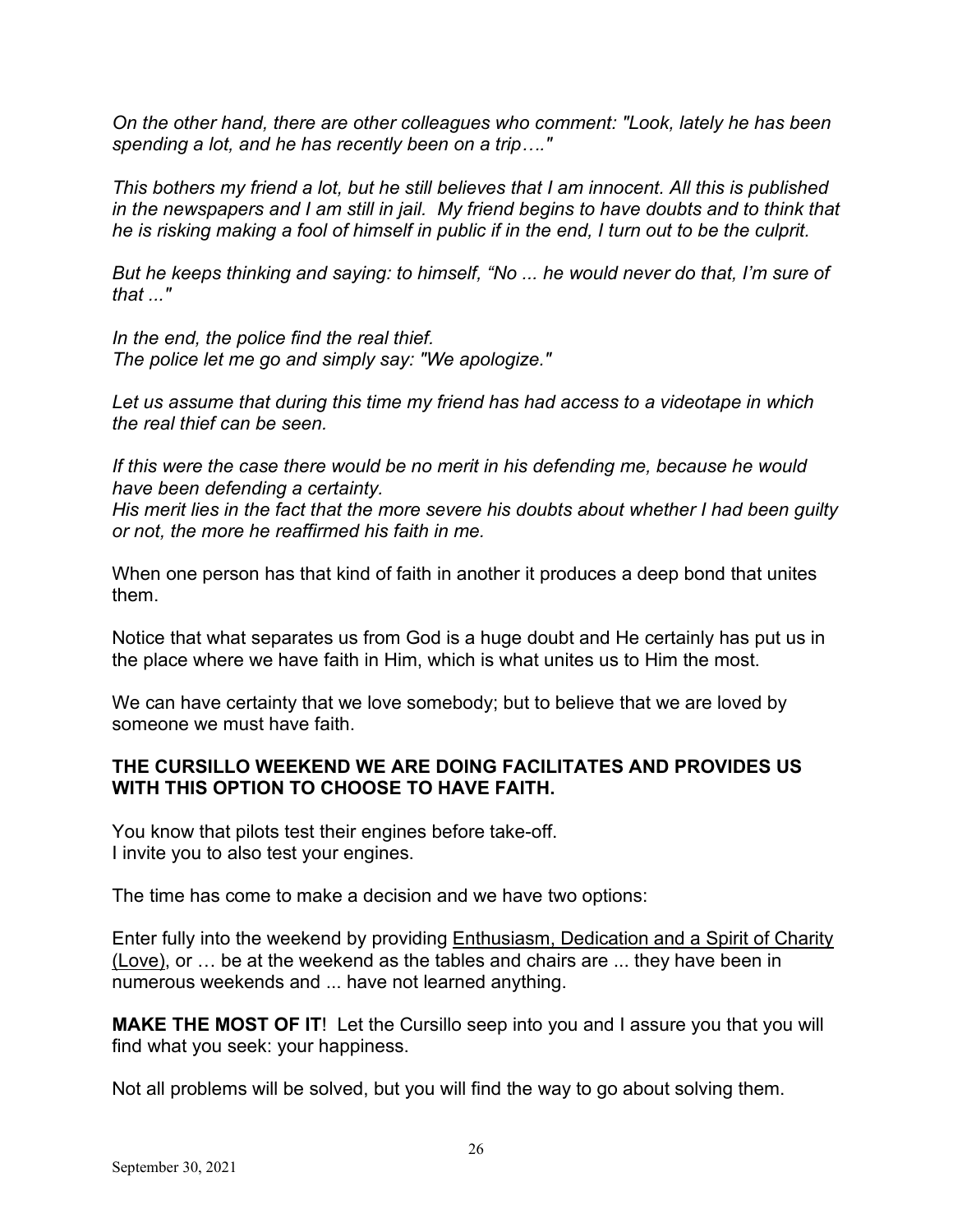**THE SKI-ING STORY**

\_\_\_\_\_\_\_\_\_\_\_\_\_\_\_\_\_\_\_\_\_\_\_\_

Let me tell you a story to illustrate what I mean,

*A group of boys and girls decided to go winter skiing at \_\_\_\_\_\_\_\_ (Name a ski resort that is familiar to people in your area).*

*By mid-afternoon, they hear the safety sirens warning of an approaching snowstorm. They set off back to the ski lodge because they were quite far from it. As they advanced, the storm was worsening, and they had great difficulties getting back to the lodge. They found shelter and once there one of the boys realizes that his girlfriend has not arrived. He waits until the last group of people arrive, but his girlfriend has not come with the last group either.*

*As it was starting to get dark and the storm was increasing the boy decided to go and find her. Some friends also ventured out and decided to join him with ropes and flashlights ready for whatever might happen. The path was so bad and so dangerous because of the storm that eventually his friends decide to give up the search and they tried to convince the boyfriend that "this is getting very dangerous", but he insists on going on with the search despite the danger. In the end, he keeps looking for her on his own.* 

*Night falls and by a flash of lightning, he sees a vague shape at the end of a trail. Despite many dangers and difficulties, he manages to reach the body and indeed, it was his girlfriend lying completely unconscious.*

*He grabbed her and managed to put her on his shoulders. If it had been difficult on the way down, the way back, weighed down by his girlfriend, was a lot worse. By making a superhuman effort he managed to carry her safely back to the shelter. There he met with everyone and told them of his adventure.* 

*On hearing his story, the people are divided into three groups:*

- *Those who had given up the search and had arrived back at the shelter much earlier criticized the boyfriend saying, "Listen to how he is bragging about what he has done!"*
- *Those who were his friends admitted they had been cowardly and admired his courage,*
- *And the girl, who was responding little by little, was listening to what her boyfriend was saying, and said: "All this for me, he has done all this for me."*

*Now you may be asking yourself, what is the meaning of this story?*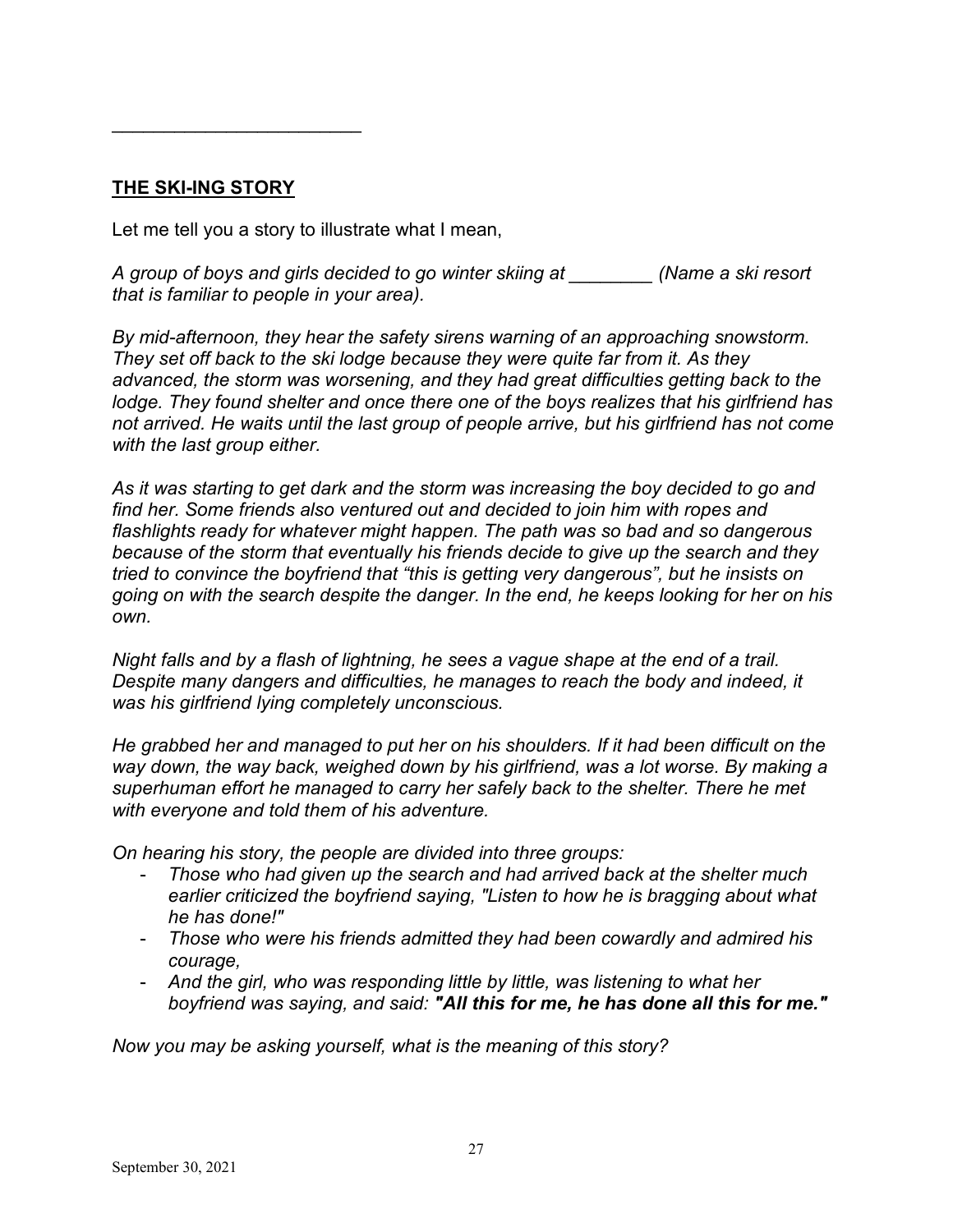*Consider this! The Cursillo weekend is now about to reach a high point. You may be thinking what is all this about? Because on the one hand you tell us jokes, on the other you tell us serious things; and then you tell us stories ... Well, we are trying to live and pass on what can only happen through a living experience – this alive, normal and close Christ, is knocking at your door and you can meet Him if you say in the depths of your heart, what this girl said: ALL THIS FOR ME!!!*

*The jokes in the dining-room and the attention we have given you are only for you to get to know yourself. There are many people who are praying and offering their sufferings so that you meet Christ, the Christ who suffered and died on the cross FOR YOU AND FOR ME: All this has been for the sake of each one of you, for you. So if you want to find the way to take off and make the most of the Cursillo, it is only a question of understanding how deep and true this phrase can be for each one of you: "ALL THIS FOR ME".*

Think for a moment about the person who invited you to this Cursillo, all the people who are praying so that these three days will be the starting point for a new way of life... God has used all of them so that all of us understand what He is doing for me, and for you.

[Rector says the Thanksgiving prayer for the "Piety" rollo just heard.]

[Proceed to the chapel.]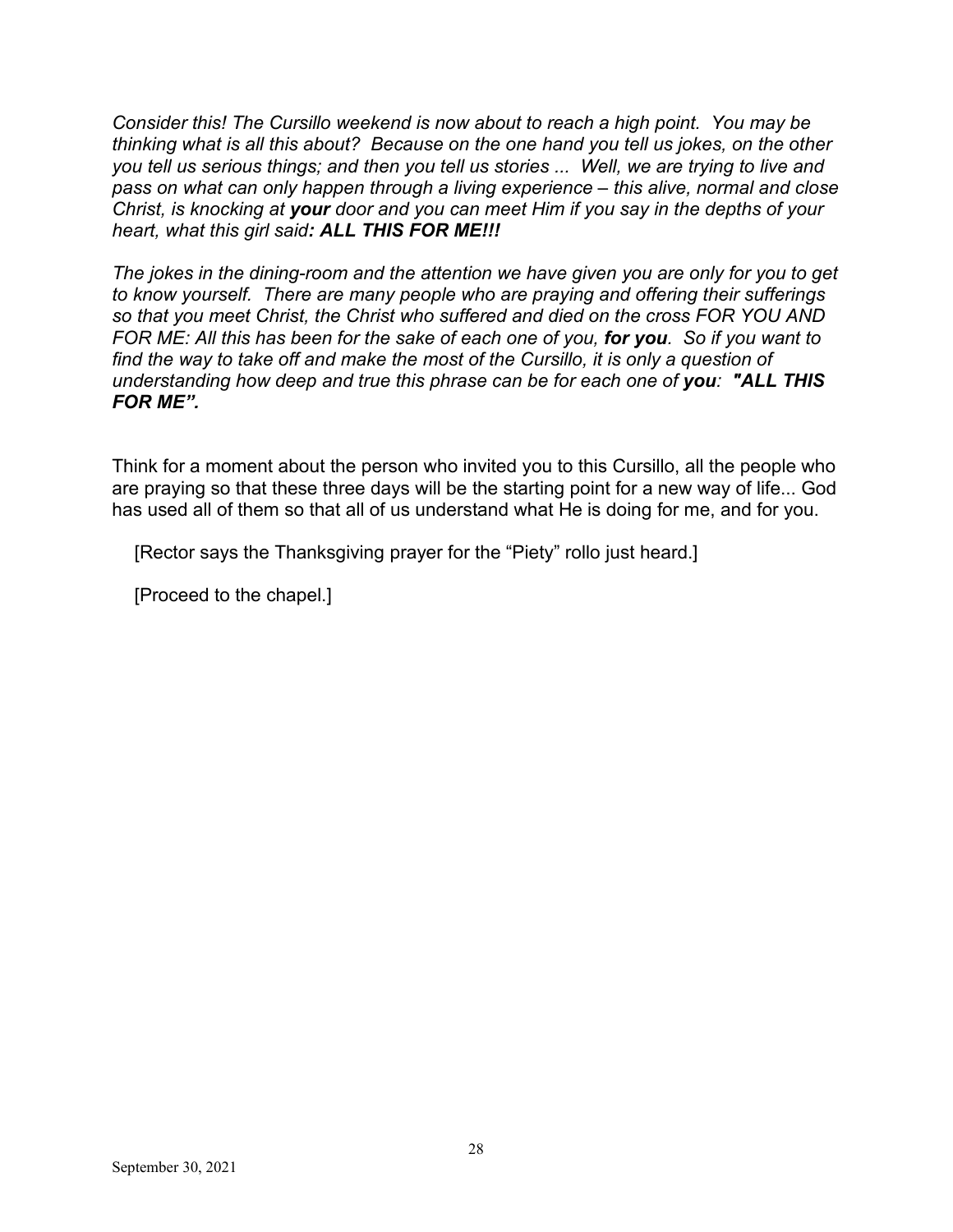# **VISIT TO THE BLESSED SACRAMENT AFTER THE PIETY ROLLO**

The Rector will invite everyone to approach the altar (at the foot of the Tabernacle), and to remain there standing or kneeling:

*"Here we are, Lord, all the participants in this Cursillo weekend ... "Are we all In Grace? This, only you can know, Lord ... Only you know who of us are in Grace ..."*

*"When visiting an important person for the first time, the truth is that we do not know where to place our hands or where to look ... where to cast our eyes ... And we are now before You, Lord, for the first time in this Cursillo weekend. And You are the most important person of all ... the most important person in the world, and so, we... do not even know where to put our hands ... but You, Lord, You know all about us, and You understand us... and are so willing to forgive us..."*

*"Lord, the truth is that all this about Cursillo is gradually arousing our interest ... yes, we are really getting interested because now we realize that all this, everything ... You have done this for me ..., you have done it for me, just for me, and we now fully understand the ... ALL THIS FOR ME!"*

*"It is true, Lord, that many times we have been off the path where there is true joy, true happiness ... that always or almost always we went the wrong way and now, ... now we see clearly ... it is ... all this, that when we are sensible, we want the same as you do..."*

*(Carry on with the visit saying what you consider appropriate depending on the progress of the Cursillo weekend. Emphasis should be placed on the enthusiasm, dedication, and the spirit of charity (love) that is needed to find what we all crave.)*

The visit must be done without affectation, but very naturally, actually talking with the Lord, so that it permeates and makes a deep impression on the cursillistas who have not been accustomed to making visits or talking to Him. We have to show them that this is very simple when you put in your heart into it and trust ...

The visit ends with the Lord's Prayer.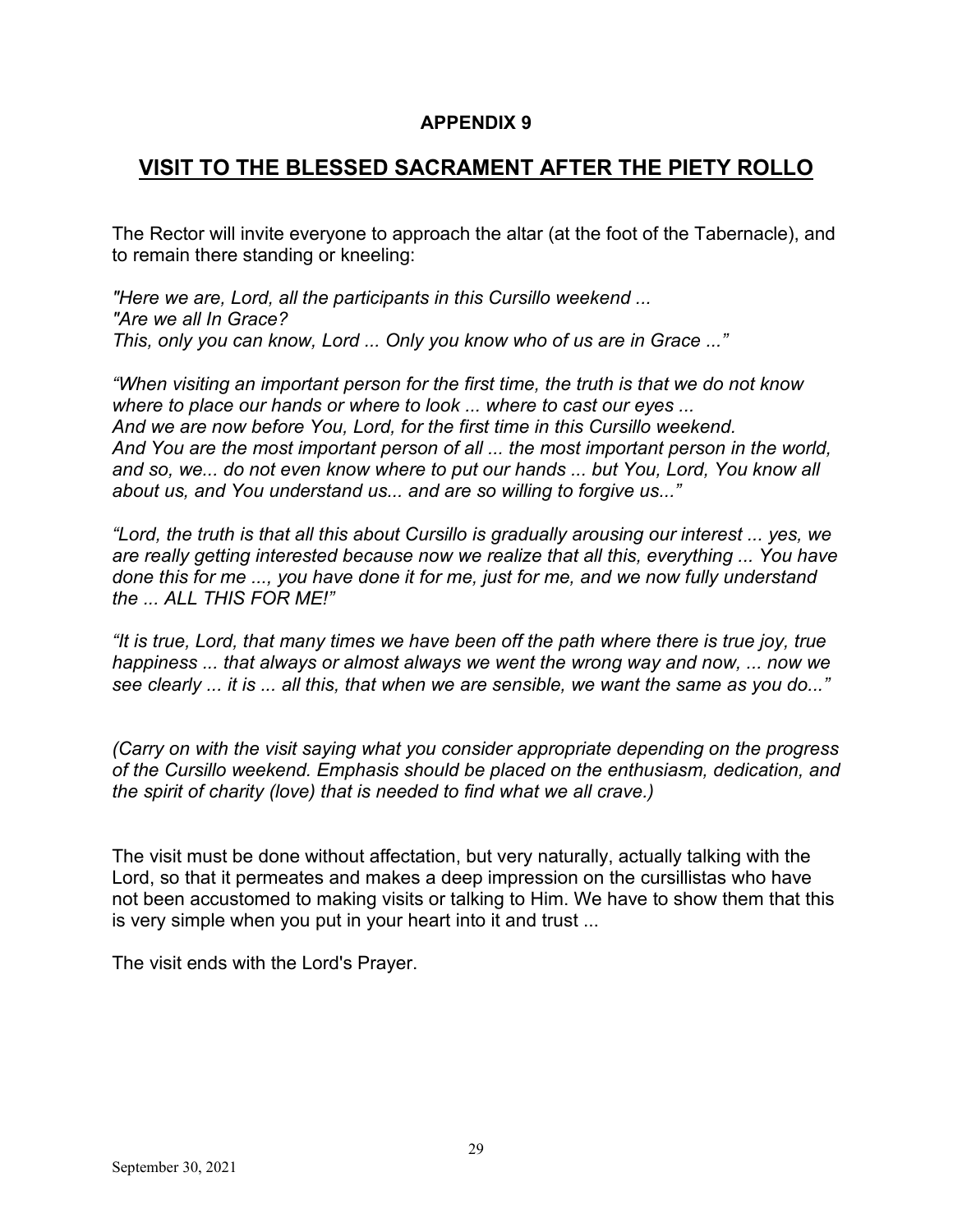# **REUNION OF THE TABLE GROUPS**

Prayer to the Holy Spirit

- This last act today in the Rollo room is a happy event because we will do a review of the day, but at the same time, it is a serious act, because we must respect the speakers who will explain their summaries and the drawings on their posters.
- The speakers will not give a rollo or a lesson, nor a criticism. They will just express the basic idea of each Rollo.
- If it's all right with you, I will call you out by Table Groups and you will read the summary of the Rollo that I will assign you and then you will explain the five drawings related to today's Rollos: Ideal, Habitual Grace, Layperson in the World, Actual Grace and Piety. (no one is forced to come forward). [Every table has all five drawings on one poster.]
- It doesn't need to be the Head or the Secretary who provides the explanation; any member of the Table Group may do it.

At the end, the Rector will make an assessment of the presentations [jokingly] stating that, "it was not bad" but, "surely it will be better tomorrow" ... then he will indicate that we will go and say goodnight to the Lord in the Chapel.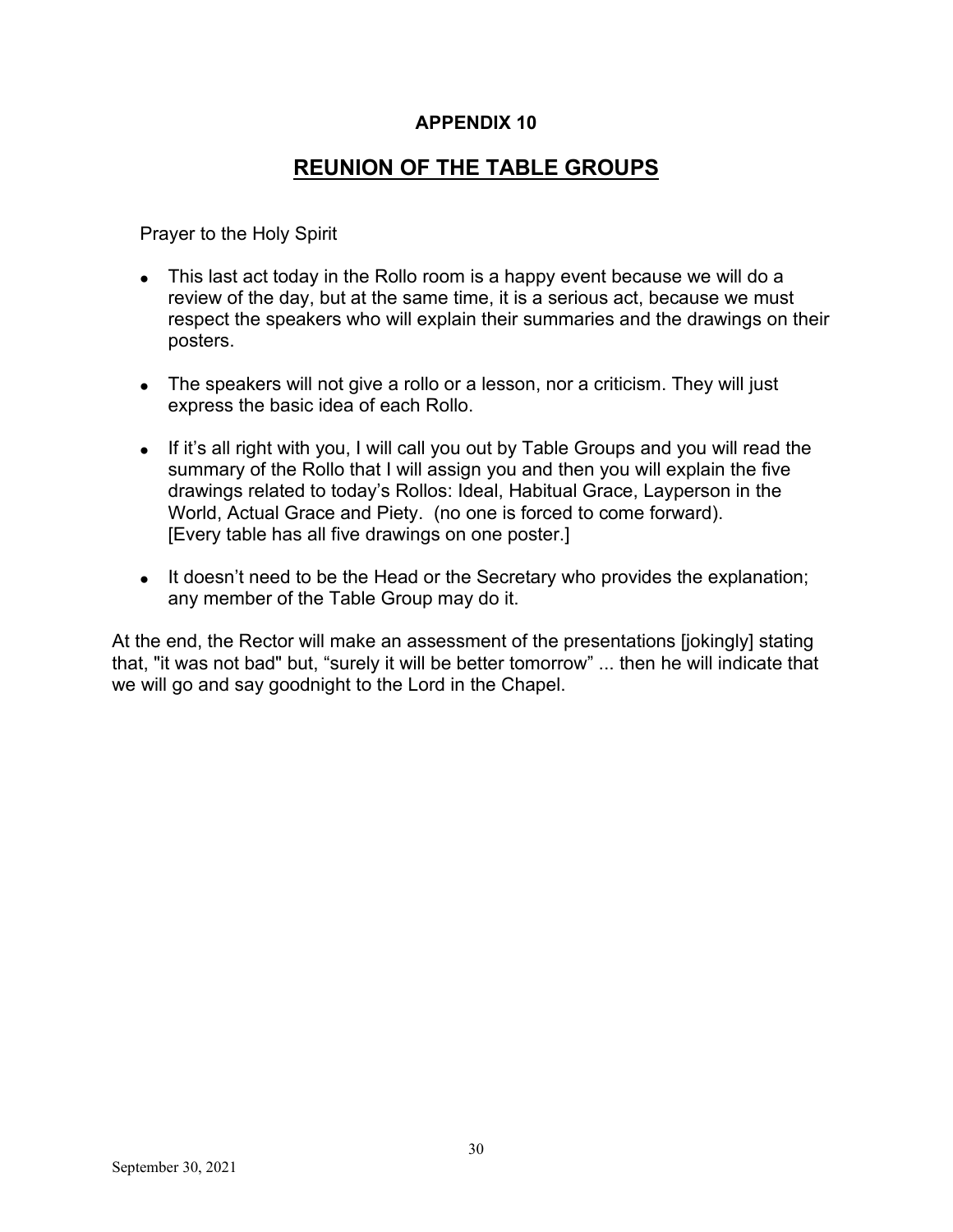# **VISIT WITH HEADS AND SECRETARIES - FIRST DAY**

When all the cursillistas (except the Heads and Secretaries of the Table Groups) are in their rooms, the Team Leaders, Heads and Secretaries will start the visit.

The purpose of this visit must be to form a tight bond between the leaders of the Cursillo and the Heads and Secretaries of the Table Groups.

Pointing out that, having been called to be Heads and Secretaries of the Table Groups they are also leaders of the weekend, and that the Lord has chosen them for it, insisting on the fact that the Lord took notice of them in spite of the fact that there were other people at the weekend who might have taken those positions, perhaps better than them ... but He has noticed them… making clear that humility is needed to hold these positions ... that these positions are not for us to become conceited, but to thank the Lord for it and for making us feel that we are His instruments within the Cursillo weekend.

At this visit, we must speak very naturally and on intimate terms with the Lord so that they realize that this visit is something "special" that the Lord gives to those who, for whatever reason, He has chosen as His "intimate friends" (from among) the other cursillistas.

More or less the visit must deal with the following:

Feelings and Impressions of the day.

How we feel now. - Tired…, we would rather be in bed…

Enthusiasm, dedication ... Spirit of Charity (Love), insisting on ... feeling responsible for, the Table Group; pledging oneself to work harder and better tomorrow ... not to burden the more generous members with the work of the Table Group ... to encourage them...

While emphasizing that they become saturated with these important points so that they penetrate them deeply.

End the visit with an Our Father holding one another's hands.

[The table Heads and Secretaries leave at this point and go to bed. The Team Leaders then begin the team meeting.]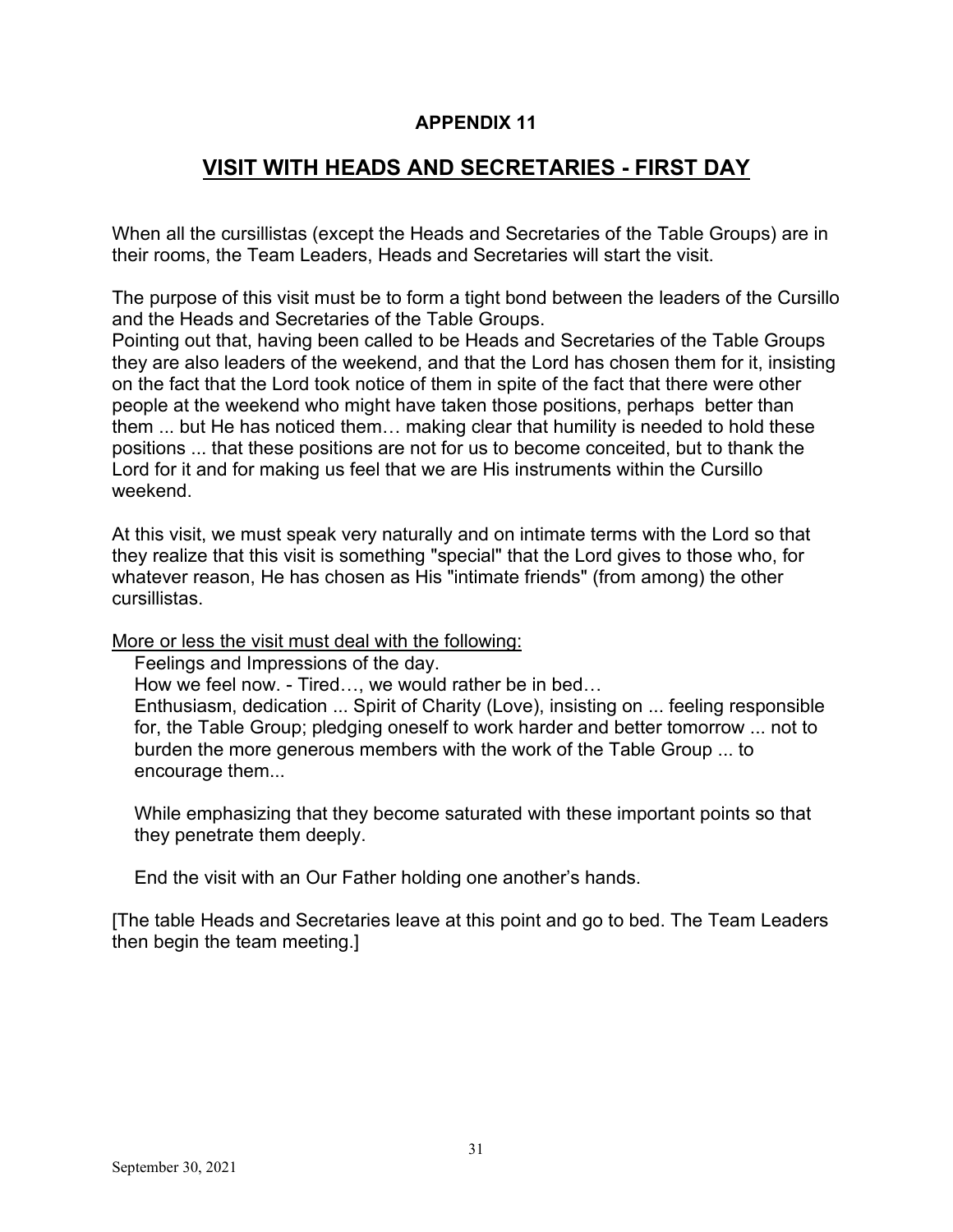# **THE STORY OF JOHN**

It is said that a priest was walking in his church at noon. Passing by the altar he decided to stay around to see who had come to pray. At this moment he saw a man coming down the aisle. The man had not shaved for several days. He was wearing a threadbare shirt and his coat was worn out. The man got down on his knees, bowed his head, got up and left. During the following days, the same man, always at noon, entered the church, knelt down briefly and then went out again.

The priest became a little fearful and began to suspect the man of being a thief, so he stood at the door of the church and when the man was leaving the church, he asked him: "What are you doing here?"

The man said he was working in that neighborhood and only had half an hour for lunch; since the factory was not far from the church, I took advantage of this time to go to the church and pray. I would just kneel down and say "Lord, I just came back to tell you how happy I am. You know, I do not know how to pray very well, but I think of you every day. So Lord, John is here!"

The priest, feeling foolish, told John that it was fine and that he was welcome to come to the church whenever he wanted.

One day the priest noticed that John had not come to the church for a few days, so he began to worry until one day he went to the factory and asked for him. There they told him that John was ill and that the doctors had said they believed he did not have many days of life left.

The week that John was in the hospital he was smiling all the time and his joy was contagious. The head nurse could not understand why John was so happy since he never received any flowers or cards, or visitors.

The priest approached John's bed along with the nurse and she said, as John was listening: "no friends come to visit him; he has no one to turn to..."

With a twinkle in his eyes and a smile on his face, the old man John said in surprise, "The nurse is wrong because she does not know that every day since I arrived here, at noon a dear friend of mine comes and sits here on my bed. He takes my hand, leans over me and says: "I just came to tell you, John, how happy I am since I found your friendship, I think of you every day. So John, Jesus is here."

With this same attitude, we can approach the Blessed Sacrament, individually or in groups. For some of us, it may be the first time... We do not know what to say to Him, but our heart knows... Like John, we can say: "Lord, I am here, Lord I'm here!"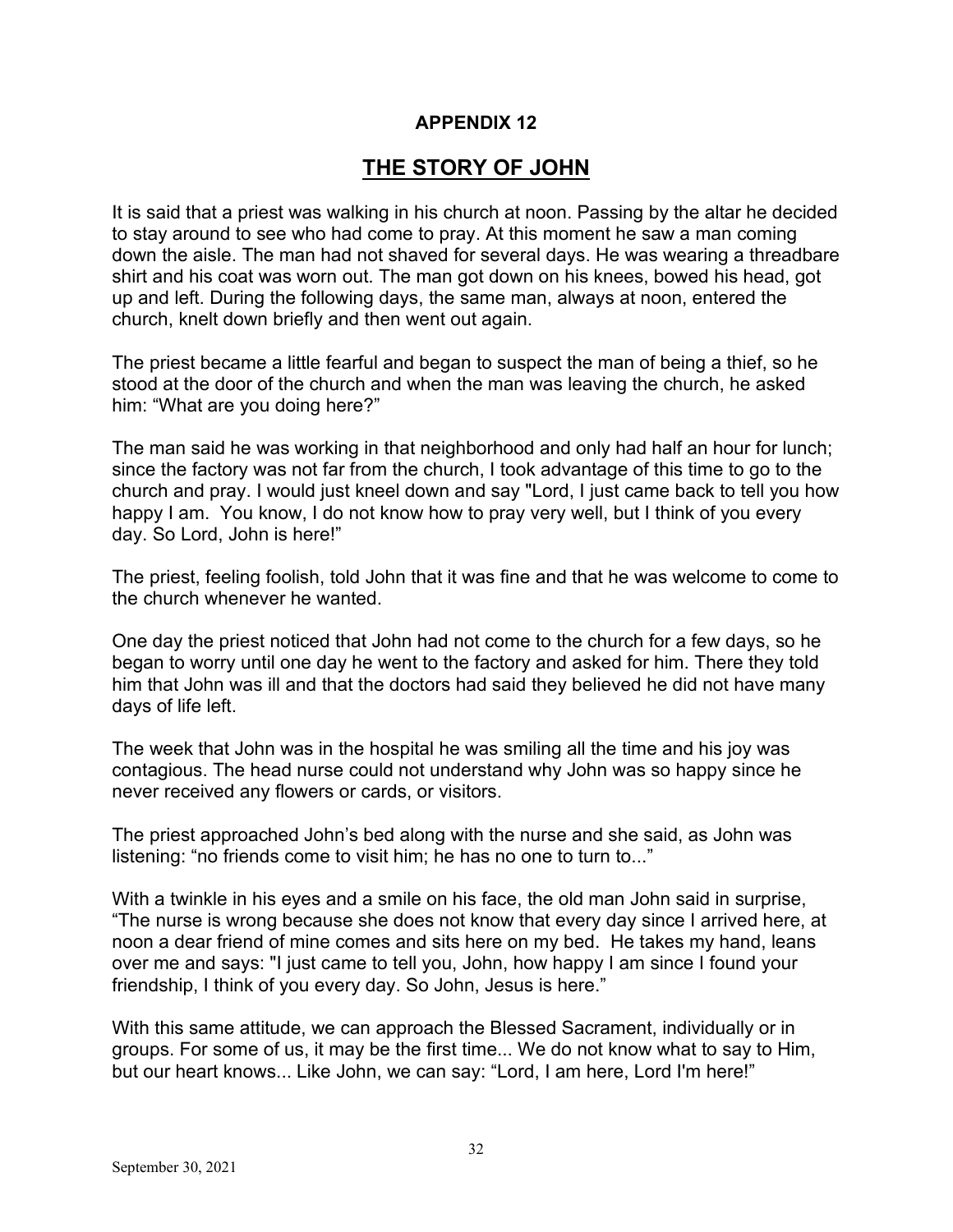# **MAÑANITAS**

When Cursillo weekends began in Mexico, on the third day of the weekend, the community of Cursillistas would awaken the new Cursillistas with the "Mañanitas" [early morning serenade, usually sung at birthdays]. In this way it becomes apparent, tangible and real that Christianity will progressively be communicated to them during this third day through the Rollos, "Study of the Environment" (still to be heard), "Christianity in Action" and "Total Security".

[The presence of all at the Mañanitas lets the new cursillistas see the people who form the Ultreya and who they are going to hear about in all the rollos of this day. It makes them more open to hearing the rollo of Group Reunion and Ultreya and demonstrates that there will be people there after the weekend who will support them on the journey.]

In Mallorca, before waking the Cursillistas up, the community of Cursillistas get together at a very short distance from where the weekend is held and pray "The Apostolic Hour". After that, the participants move to a place where the cursillistas can hear the singing of "Mañanitas". The participants will sing "Las Mañanitas" and "De Colores" until the new Cursillistas start joining the group, usually recognizing in the group of singers the very people who invited them to go to the weekend, their family and friends. It is advisable not to prolong the visit, spending about five or ten minutes for the encounter. To carry on with it for too long might hinder the smooth running of the Cursillo weekend.

In the hubbub that builds up during the warm greetings, the Team Leaders should watch out for any new cursillista who might feel alone because he does not know anyone in the group of visitors.

Then the community of cursillistas go together to have breakfast at the same café, which facilitates mutual understanding and communication. Meanwhile, the Cursillo weekend continues, and the third day begins.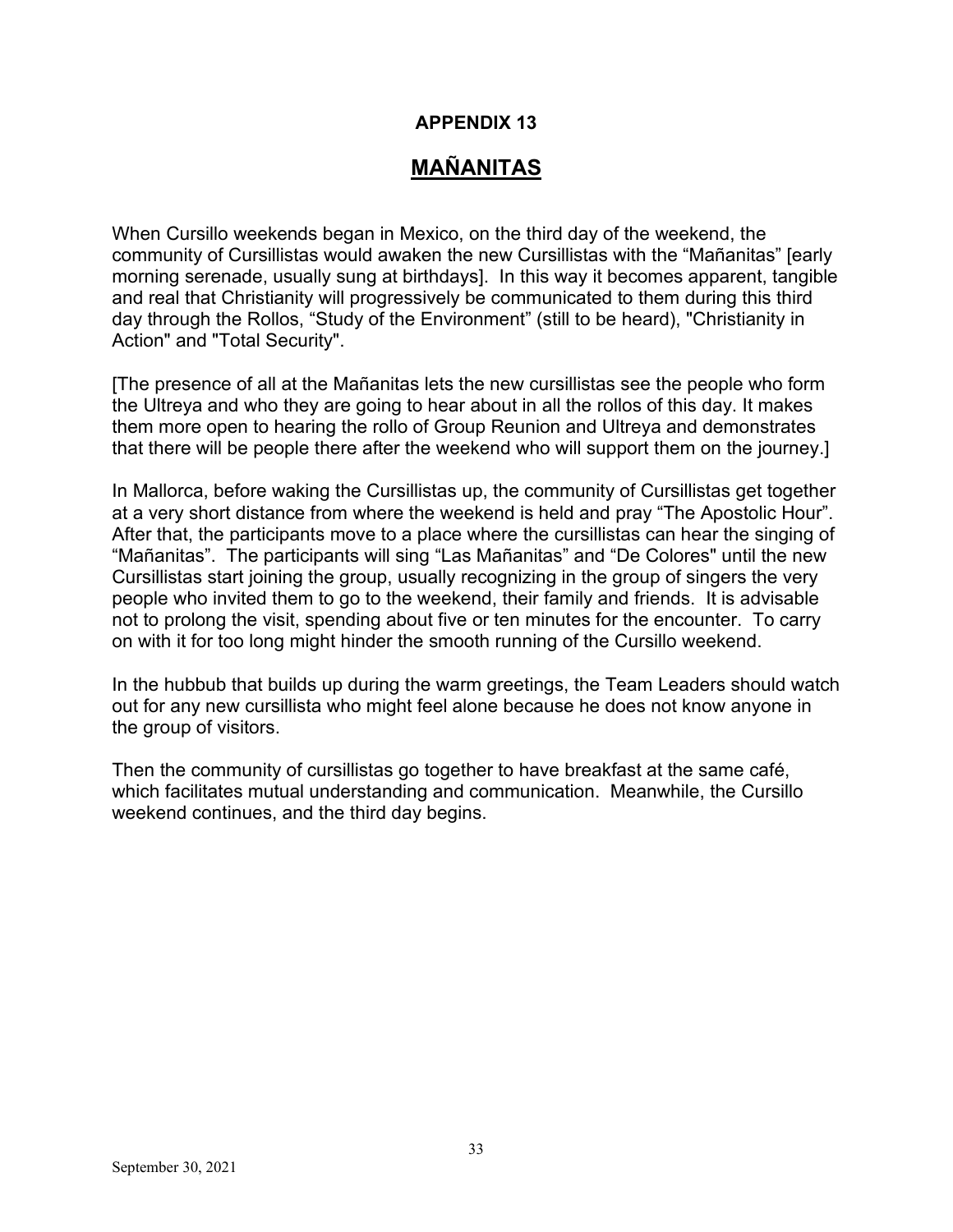# **SERVICE SHEET**

After having invoked the Holy Spirit, the Rector will explain the purpose of the "Service Sheet".

In his explanation he will remind the cursillistas of the tripod: Piety, Study and Action.

He will explain that it is not a matter of complying with norms or rules, rather it is a way to polish our disposition through some things that we can do. The most important thing is our attitude.

An athlete has to take care of his diet (proteins, carbohydrates, vitamins, etc...). The food [sustenance] of the spirit is achieved through acts of piety.

[The commitment can be compared to the way in which we nourish our bodies with the right amount of food to maintain our health; if we eat too little, we will lose weight and become unhealthy. If we eat too much, we run the risk of becoming obese and also, therefore, unhealthy. Using this as a parallel in terms of our spiritual health, the commitments we make on our Service Sheet must be what we need to keep us spiritually healthy. Too little and the life of Christ within us will wither, we will lose our spiritual wellbeing. If the commitment is "over the top", we can also become spiritually unhealthy by becoming overly pious, out of balance, as the ironic saying goes, "so heavenly bound that we are no earthly good".]

The Service Sheet is our commitment or pledge of honor to the Lord and it is only in this sense that we are bound to it.

[By being specific in identifying what we plan to do we are encouraged and stimulated. We realize where we are in reality, compared to where we want to be.]

[It's like looking at a thermometer. On the weekend you grade yourself as to what you can do. The Service Sheet shows you whether or not you are at the level that you wanted to be at when you filled in the Service Sheet.]

The commitment is personal and tailored to the individual, and it must be realistic for the circumstances of the individual.

[Like a tailor-made suit of clothes, it fits you.]

### **HAND OUT THE SERVICE SHEETS**

The Rector reads the following: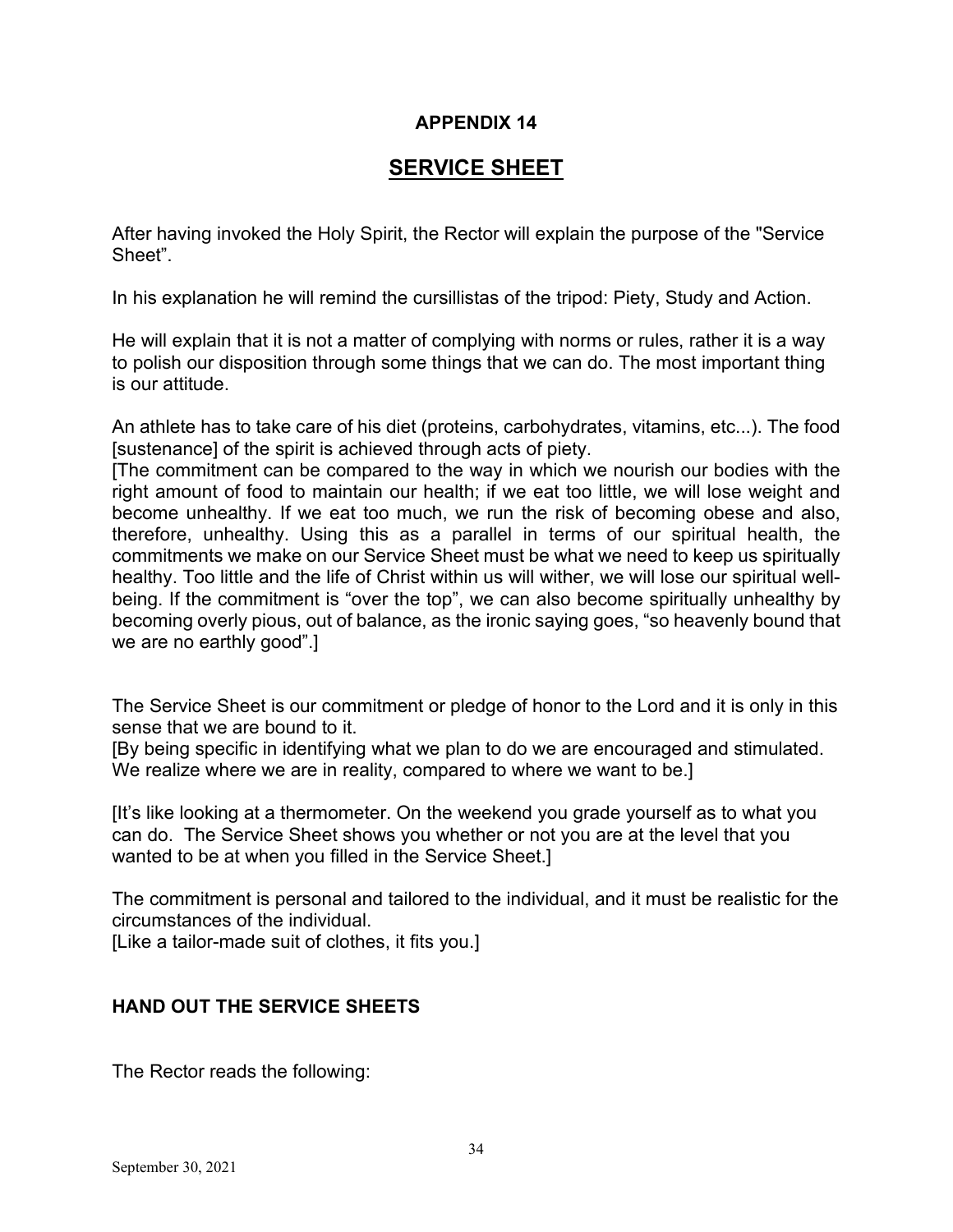### **The Last Will and Testament of an Elderly Man**

One day an elderly man, who had two sons, was feeling he was going to die soon, so he called his two sons together and solemnly said to them, "My life is coming to an end, I deeply regret not leaving a great fortune to you, but since I can't do it, I want to leave two sayings as a legacy to you; two pieces of advice, two recommendations that will be very valuable for you, and this will be my will:

1st advice of the elderly man:

Whenever you give your word of honor, you have to honor it at all costs no matter the cost. Your word of honor must be sacred for you, at all costs, I repeat, keep that in mind, do not forget it.

2nd advice of the elderly man:

Never, under any circumstance, give your word of honor to anybody.

And the elderly man died.

Relating this story to you was just to have a bit of fun pointing out the absurdity of the advice of the old man. So …his advice is that it's best not to make a commitment. Well, what kind of world would it be if people did not make commitments or what kind of person would I be if I did not commit to anything. So…we are asking you to consider making a commitment…to yourself. The wheels won't fall off if you don't keep it, but it gives you something to strive for …it gives you a goal. As mentioned above, the commitments we make on our Service Sheet must be what we need to keep us spiritually healthy.

The Rector explains after the Rollo "Life in Grace" that each one can fill in his Service Sheet and deliver it later (before lunch) to the Spiritual Advisor. Assure them that what they write on the Service Sheet will not be controlled or seen by anyone. By completing this Service Sheet, it does not mean they have enrolled or signed up for any organization and in the last act of the Cursillo weekend they will all be given back their Service Sheet.

If something remains unclear or is not completely understood, speak to one of the Team Leaders or Spiritual Advisors.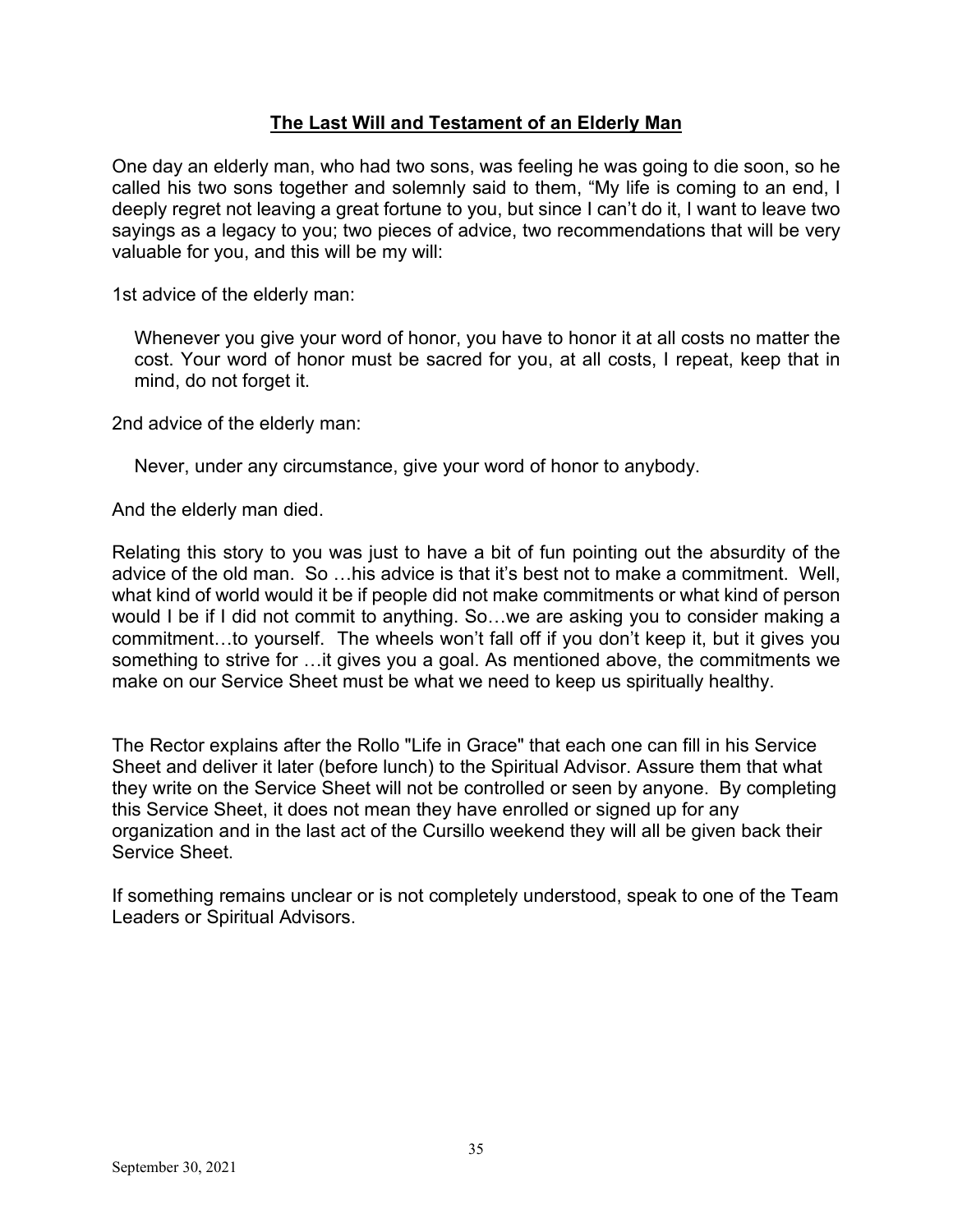# **THE CLAUSURA (CLOSING)**

The purpose of the Clausura is to get the new Cursillistas to live and experience that what they have been told in the Rollos of "Christianity in Action", "Cursillista Beyond the Cursillo" and "Total Security" is a living reality.

The presence and the words of the "distinguished visitors" in the closing ceremony bears witness to the fact that it is possible to live every day, throughout our entire lifetime and in the normalcy of each person, the living, normal and close Christ that they have discovered in the Cursillo.

### **Preparation of the room.**

Reserve places for the new Cursillistas, the Team Leaders and the Spiritual Advisors.

### **Schedule**

- 1. Prayer to the Holy Spirit.
- 2. Opening Talk by the Rector:

Greeting words from the Rector to the "distinguished visitors", followed by a brief explanation of the schedule of what will take place.

Some advice addressed to those people among the visitors who have never been to a Cursillo weekend and are attending a Clausura for the first time:

"Do not make judgments about Cursillo based on what you might hear at the closing ceremony."

"There are truths that are difficult to understand if you haven't lived them." Invite them to attend an upcoming weekend.

- 3. A member of each Table Group will speak on behalf of his Table Group. [They share what the weekend experience has meant to the Table Group as a whole. It is important that they only speak about the experience of the Group, they will have the opportunity to share their personal experience at the appropriate time.]
- 4. Now it is the turn for the new Cursillistas who wish to speak, "jumping in with both feet." [This includes those who have shared previously the experience of the Group.] If there is a new cursillista, who is from a distant country [diocese], applause is requested for him and for that country [diocese]. If there are many who are in this circumstance, let common sense advise what will be done.
- 5. After that, we invite the "distinguished visitors" to speak, starting with some sponsors of the new Cursillistas.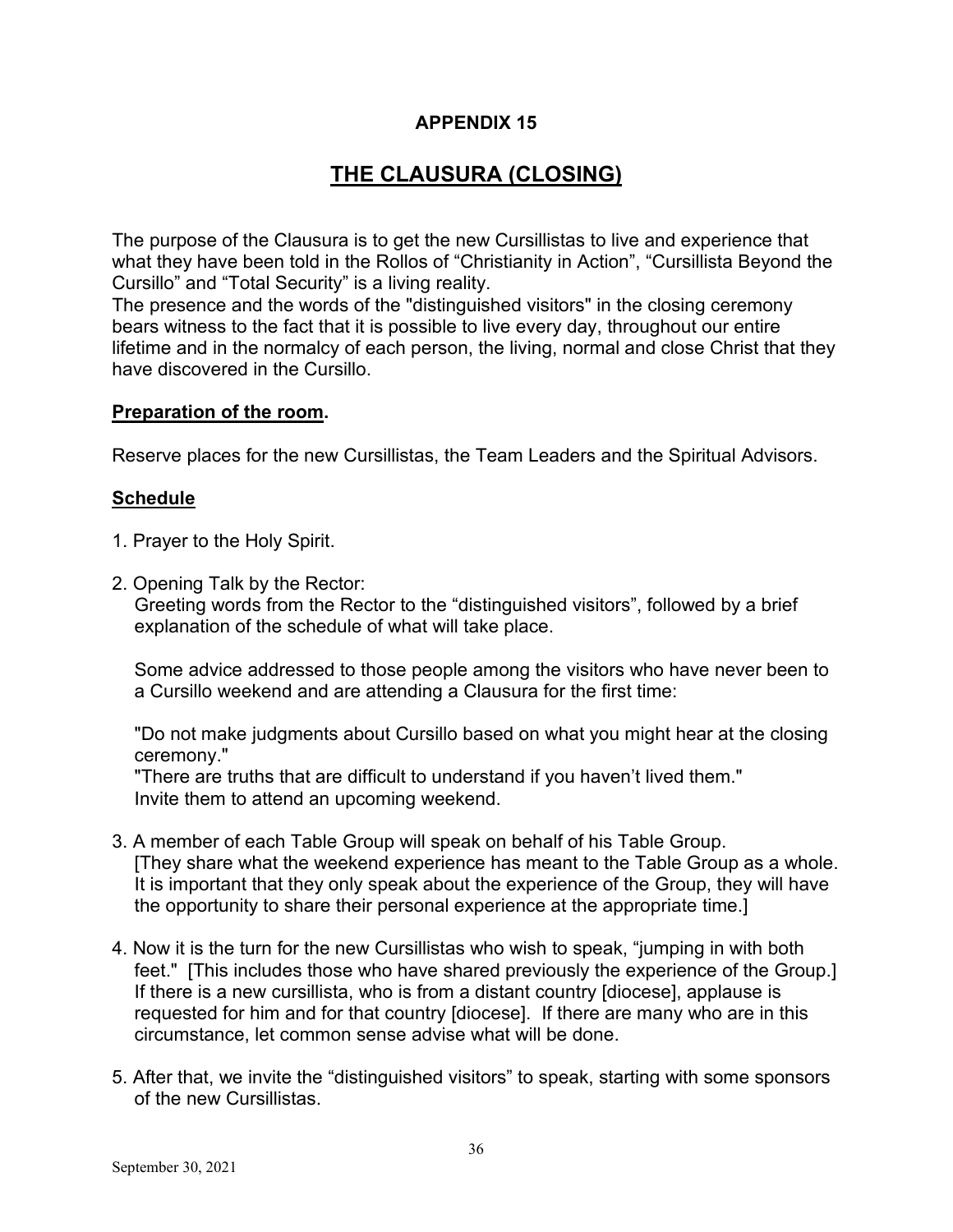Before starting the Clausura, we ask the visitors to confirm their willingness to speak. We also ask them to please be brief and to try not to give any advice to the new Cursillistas.

We will also invite someone to speak who we know can encourage the new Cursillistas.

Once everybody has spoken, we'll give a second chance to the new Cursillistas in case anyone who was too shy to speak previously, wants to speak.

- 6. Now the Team Leaders have an opportunity to speak, then the Spiritual Advisors and finally the Rector. [If someone is present such as a Lay Director who has been invited to welcome the new Cursillistas, they speak after all the new cursillistas and before the Rector speaks for the final time.]
- 7. Hand back the Service Sheets to the new Cursillistas in the Chapel. [The Rector calls out the names of the cursillistas in turn and then gives their Service Sheet to the Spiritual Advisor who then hands it to the new Cursillista with the words, "Christ is Counting on You" and the cursillista responds, if he wishes to do so, "And I on Him".]
- 8. We end the Clausura with the Lord's Prayer which we offer for three intentions:
	- 1. To give thanks for the spiritual and apostolic success of the weekend.
	- 2. For those who have prayed and made sacrifices for the success of the weekend.
	- 3. For the success of the next weekend.
- 9. Applause to the Lord present in the Blessed Sacrament.
- 10. We sing "De Colores".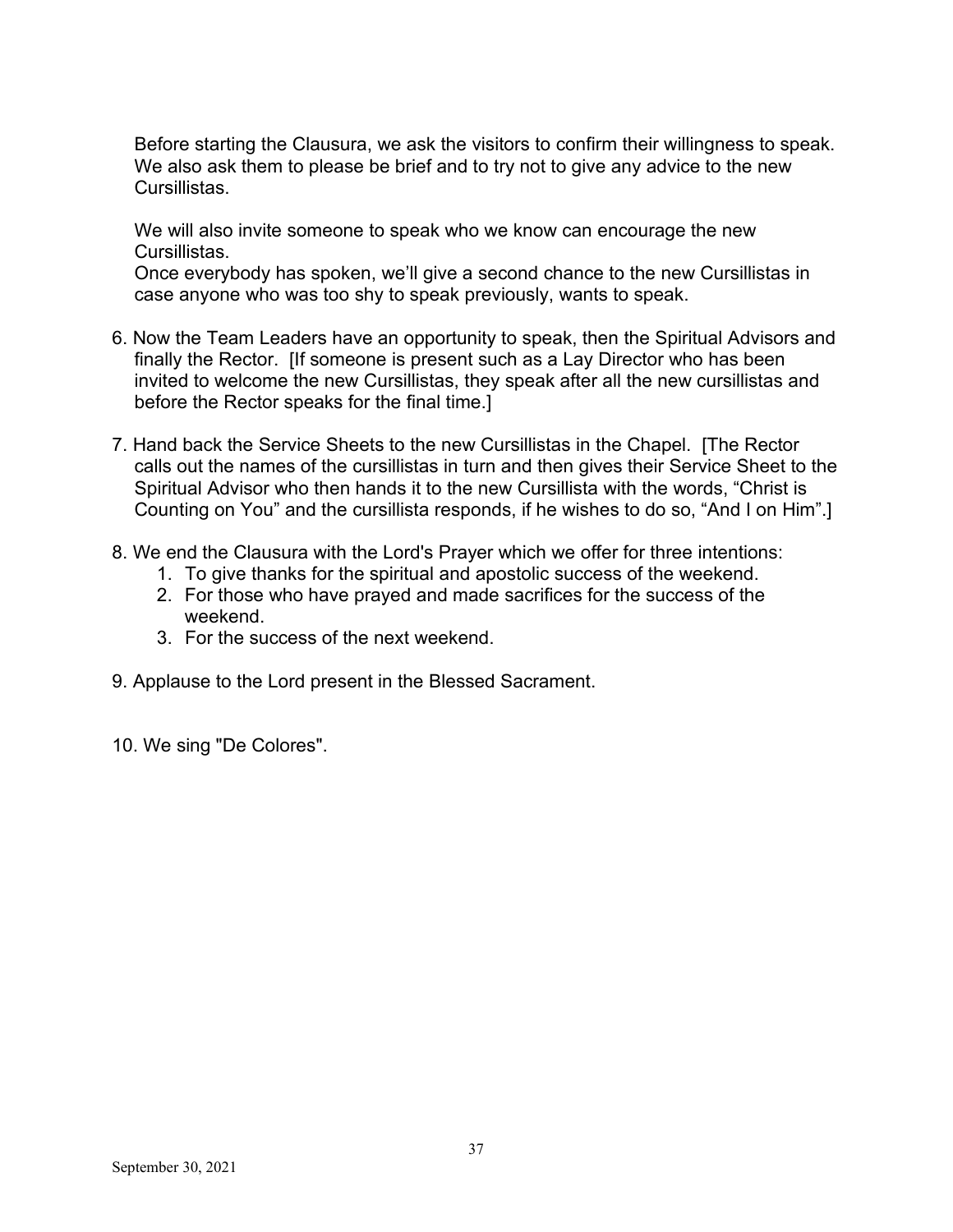# **THIS IS THE WAY**

### **In the words of our founder Eduardo Bonnin:**

This is the way to conduct the Three Day Cursillo weekend today. This is the way through which, by the grace of God and the prayers of the brothers and sisters, it has been possible to achieve that a great many people over the years have had an encounter with Christ and decided to follow him.

I do not know how the Cursillo weekend will be conducted in the future. We started in a place where there was no electricity, and today we hand out the list of those attending the Cursillo printed by computer.

All I know is that if Cursillo is to remain faithful to the purpose for which it was intended and for which it was prayed and for which we have been grateful, it should not lower its target, and they should serve to give those who attend a "living", simple, clear and true experience of the Christ of the Gospel as best as possible. He, who through his resurrection and by his Grace, is alive, normal and close in each person.

This requires and calls for a personal encounter between Christ and each person. Obviously, the evil of the world is the evil of the human person, and what the person needs most is to encounter himself and then to be able to grasp with joy, and even perplexity, the invitation that Christ gives to him, so that by being connected to Him by Grace, and through that same Grace, he will understand the joy that comes from spreading it to others.

By its very nature, Cursillo has to go deep down into the depths of the person, into his innermost and intimate self, not merely into the specific circumstances surrounding him: whether married or single, practicing or indifferent etc. There has to be nothing that might deflect him from the target at which he aims. The encounter has to be between Christ and the person, face to face, one-on-one, and everything at the weekend Cursillo has to be focused on that one-on-one encounter. The unavoidable reality of magnetism or attraction between the sexes, or the determining presence of a familiar person – such as professional, marital, or family bonds, makes this one-on-one encounter impossible. The reaction has to be personal, radical and authentic.

There should be nothing that prevents or hinders that radicalism, perplexity and enthusiasm, which occurs in the person when he truly and earnestly BELIEVES that Christ loves him. Since at the weekend Cursillo a new dimension of faith is discovered, much deeper than the normal one, things are different when the person is being observed by someone who is watching, awaiting his reaction. For this reason, a Cursillo weekend should not be mixed; nor is it in any way appropriate that father and son, mother and daughter, two brothers or sisters, employers and employees, or a